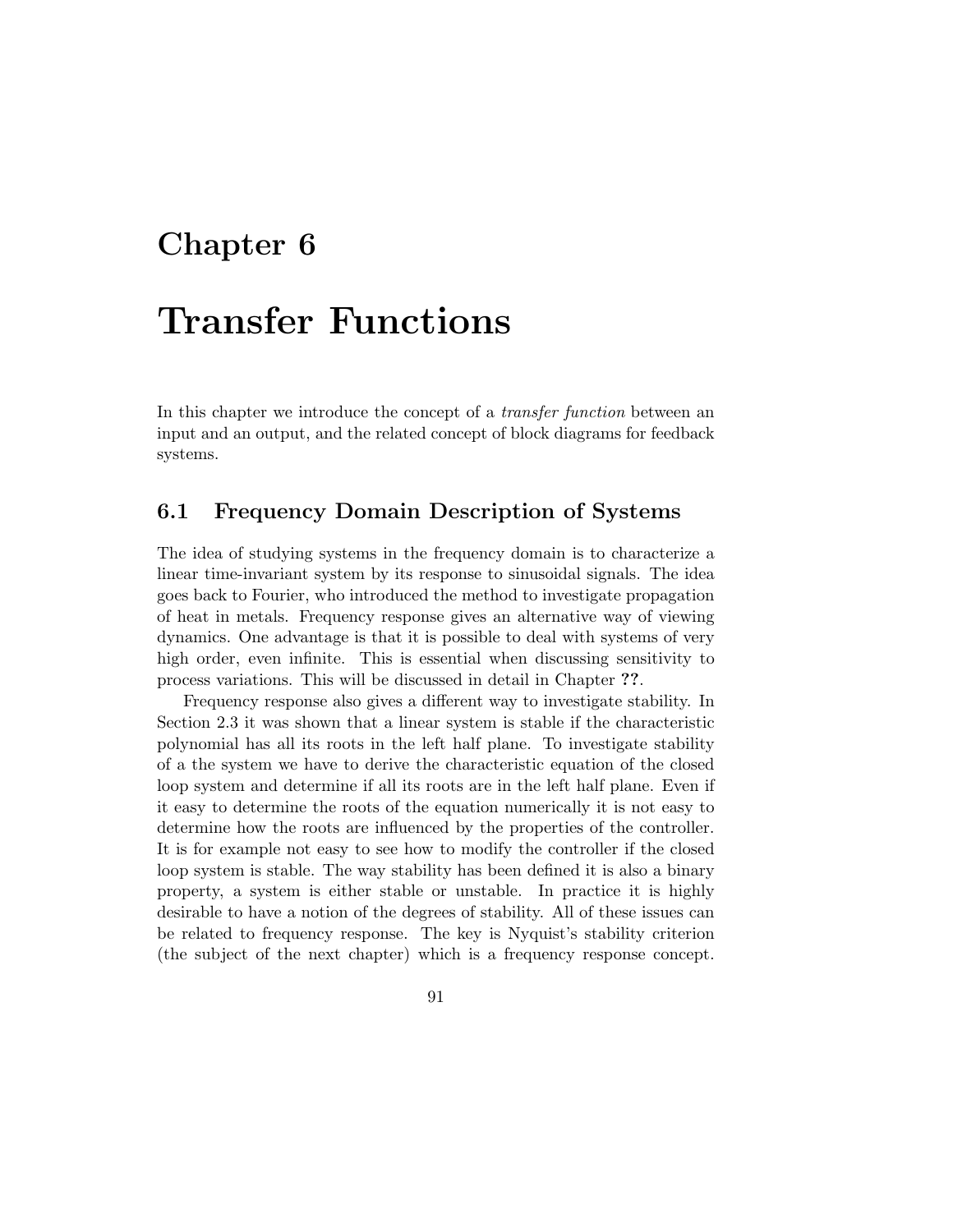Frequency response was one of the key ideas that formed the foundation of control.

The response of linear systems to sinusoids was discussed in Section 2.3, see Equation (2.22). Consider a linear input/output system

$$
\frac{d^n y}{dt^n} + a_1 \frac{d^{n-1} y}{dt^{n-1}} + \ldots + a_n y = b_1 \frac{d^{n-1} u}{dt^{n-1}} + b_2 \frac{d^{n-2} u}{dt^{n-2}} + \ldots + b_n u,\qquad(6.1)
$$

whose characteristic equation has eigenvalues  $\lambda_k$ . The output corresponding to the input  $u(t) = \sin \omega t$  can be shown to be of the form

$$
y(t) = \sum_{k} C_k(t)e^{\lambda_k t} + |G(i\omega)|\sin(\omega_t + \arg G(i\omega)),
$$

where the coeffiecients  $C_k$  depend on the parameters of the differential equation. If the system is stable, i.e.  $\text{Re}(\lambda_k) < 0$  for all k, the first term will decay exponentially and the solution will converge to the steady state response given by

$$
y(t) = |G(i\omega)|\sin(\omega_t + \arg G(i\omega))
$$
\n(6.2)

where  $G(i\omega)$  represents the gain of the system and  $G(i\omega)$  its phase. (The reason for multiplying the frequency by  $i$  will be made clear later.) This is illustrated in Figure 6.1 which shows the response of a linear time-invariant system to a sinusoidal input. The figure shows the output of the system when it is initially at rest and the steady state output given by (6.2). The figure shows that after a transient the output is indeed a sinusoid with the same frequency as the input.

## 6.2 Transfer Functions

The model (6.1) is characterized by two polynomials

$$
a(s) = sn + a1sn-1 + a2sn-2 + ... + an-1s + an
$$
  

$$
b(s) = b1sn-1 + b2sn-2 + ... + bn-1s + bn
$$

The rational function

$$
G(s) = \frac{b(s)}{a(s)}\tag{6.3}
$$

is called the transfer function of the system.

Consider a system described by (2.6) assume that the input and the output have constant values  $u_0$  and  $y_0$  respectively. It then follows from (2.6) that

$$
a_n y_0 = b_n u_0
$$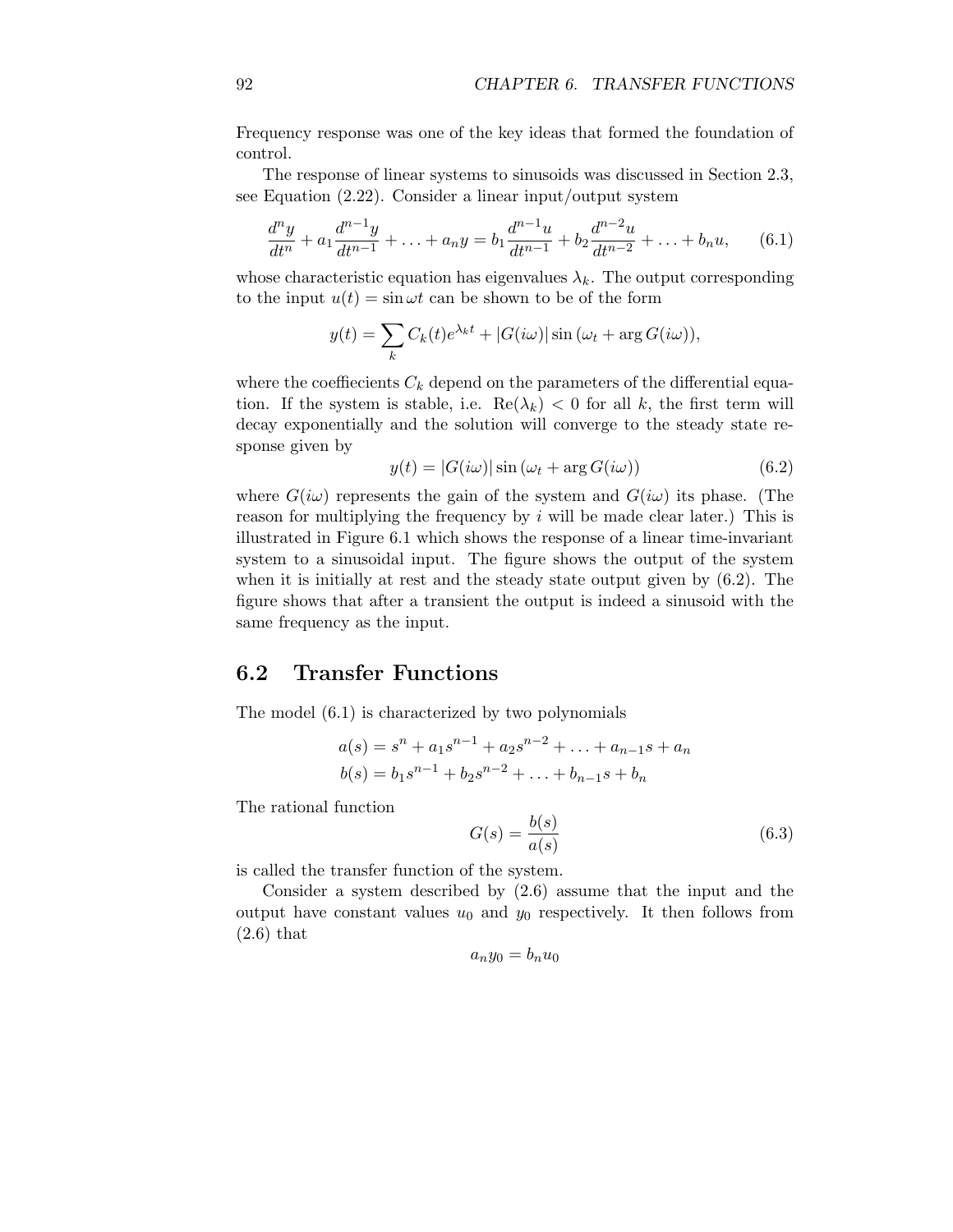

Figure 6.1: Response of a linear time-invariant system to a sinusoidal input (full lines). The dashed line shows the steady state output calculated from  $(6.2).$ 

which implies that

$$
\frac{y_0}{u_0} = \frac{b_n}{a_n} = G(0)
$$

The number  $G(0)$  is called the static gain of the system because it tells the ratio of the output and the input under steady state condition. If the input is constant  $u = u_0$  and the system is stable then the output will reach the steady state value  $y_0 = G(0)u_0$ . The transfer function can thus be viewed as a generalization of the concept of gain.

Notice the symmetry between  $y$  and  $u$ . The *inverse system* is obtained by reversing the roles of input and output. The transfer function of the system is  $\frac{b(s)}{s}$  $\frac{b(s)}{a(s)}$  and the inverse system has the transfer function  $\frac{a(s)}{b(s)}$ .

The roots of  $a(s)$  are called poles of the system. The roots of  $b(s)$  are called zeros of the system. The poles of the system are the roots of the characteristic equation. If  $\alpha$  is a pole it follows that  $a(\alpha) = 0$  and that  $y(t) = e^{\alpha t}$  is a solution to the homogeneous equation (2.7). To prove this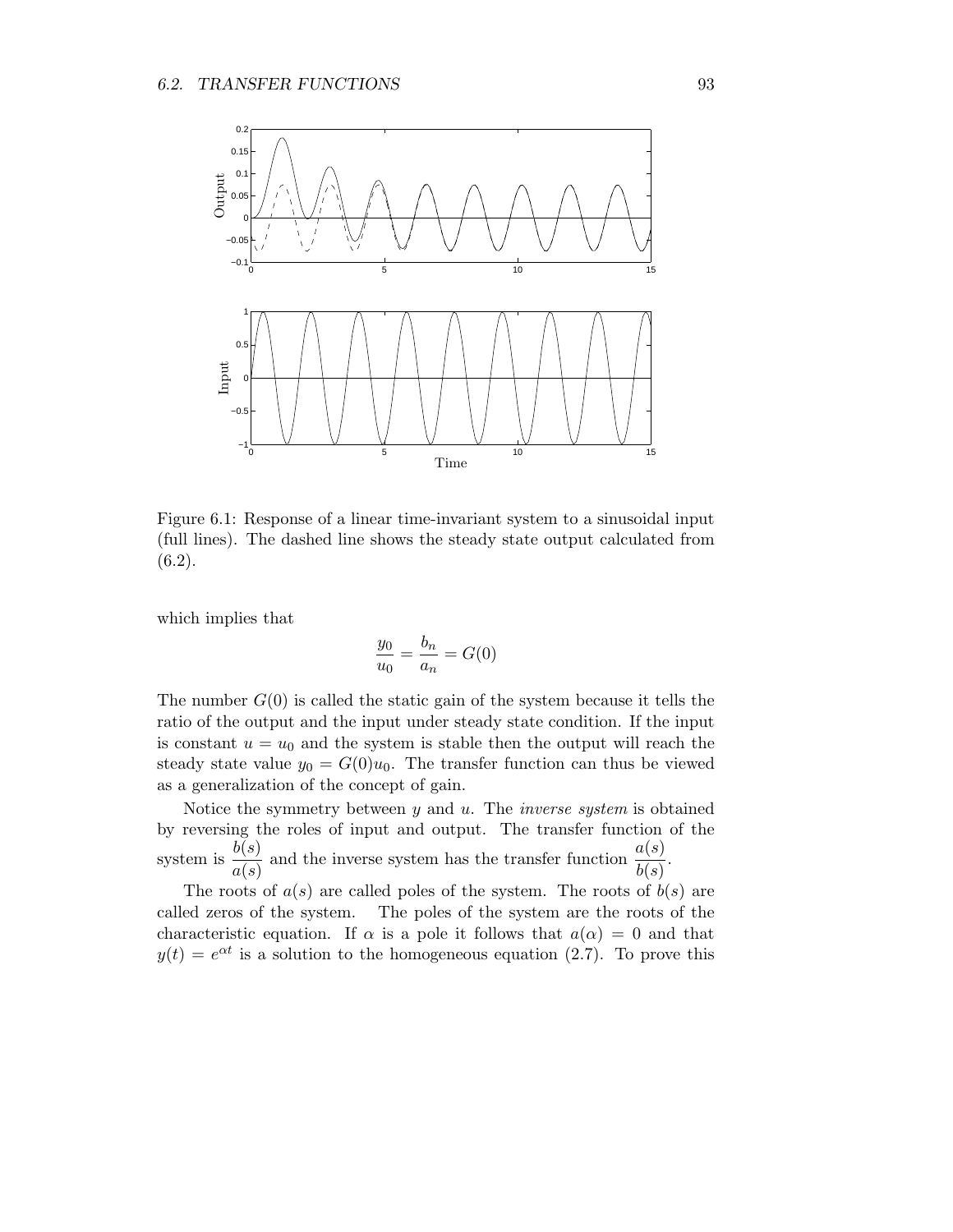we differentiate

$$
\frac{d^k y}{dt^k} = \alpha^k y(t)
$$

and we find

$$
\frac{d^n y}{dt^n} + a_1 \frac{d^{n-1} y}{dt^{n-1}} + a_2 \frac{d^{n-2} y}{dt^{n-2}} + \ldots + a_n y = a(\alpha)y(t) = 0
$$

If  $s = \alpha$  is a pole the solution to the differential equation has the component  $e^{\alpha t}$ , which is also called a mode, see (2.15). The modes correspond to the terms of the solution to the homogeneous equation (2.7) and the terms of the impulse response (2.17) and the step response.

If  $s = \beta$  is a zero of  $b(s)$  and  $u(t) = Ce^{\beta t}$ , then follows that

$$
b_1 \frac{d^{n-1}u}{dt^{n-1}} + b_2 \frac{d^{n-2}u}{dt^{n-2}} + \dots + b_n u = b(\beta)Ce^{\beta t} = 0.
$$

If the input to the system (2.6) is  $e^{\beta t}$  it thus follows that the solution is given by the general solution to the homogeneous equation (2.7). The solution thus will not contain the term  $e^{\beta t}$ . A zero of  $b(s)$  at  $s = \beta$  blocks the transmission of the signal  $u(t) = Ce^{\beta t}$ . Notice that this does not mean that the output is zero when the the input is  $e^{\beta t}$  unless initial conditions are chosen in a very special way.

#### Transfer Function of a State Space System

Consider a linear state space system of the form

$$
\begin{aligned}\n\dot{x} &= Ax + Bu \\
y &= Cx.\n\end{aligned}
$$

We know from the previous chapter that the solution of this system can be written using the convolution integral

$$
y(t) = Ce^{At}x(0) + \int_0^t Ce^{A(t-\tau)}Bu(\tau) d\tau.
$$

It is easy to show that if the system is stable with  $x(0) = 0$  and  $u(t)$  is a sinusoid, then  $y(t)$  is also a sinusoid. We can thus ask to find the transfer function for this linear system.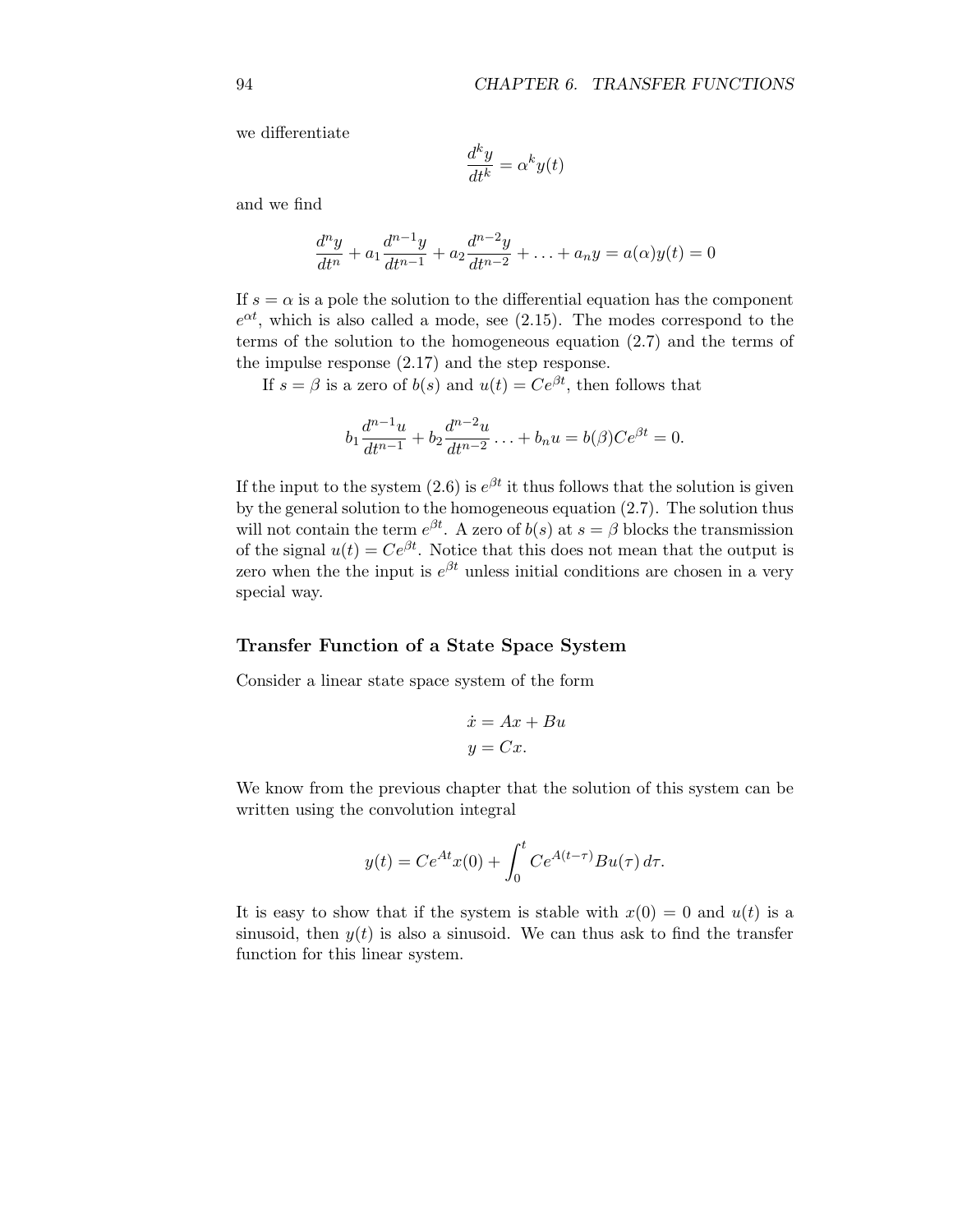To find the input/output relation, we differentiate the output to obtain

$$
y = Cx
$$
  
\n
$$
\frac{dy}{dt} = C\frac{dx}{dt} = CAx + CBu
$$
  
\n
$$
\frac{d^2y}{dt^2} = CA\frac{dx}{dt} + CB\frac{du}{dt} = CA^2x + CABu + CB\frac{du}{dt}
$$
  
\n:  
\n
$$
\frac{d^ny}{dt^n} = CA^nx + CA^{n-1}Bu + CA^{n-2}B\frac{du}{dt} + ... + CB\frac{d^{n-1}u}{dt^{n-1}}
$$

Let  $a_k$  be the coefficients of the characteristic equation. Multiplying the first equation by  $a_n$ , the second by  $a_{n-1}$  etc we find that the input-output relation can be written as

$$
\frac{d^n y}{dt^n} + a_1 \frac{d^{n-1} y}{dt^{n-1}} + \ldots + a_n y = B_1 \frac{d^{n-1} u}{dt^{n-1}} + B_2 \frac{d^{n-2} u}{dt^{n-2}} + \ldots + B_n u,
$$

where the matrices  $B_k$  are given by.

$$
B_1 = CB
$$
  
\n
$$
B_2 = CAB + a_1CB
$$
  
\n
$$
B_3 = CA^2B + a_1CAB + a_2CB
$$
  
\n:  
\n:  
\n
$$
B_n = CA^{n-1}B + a_1CA^{n-1}B + \dots + a_{n-1}CB
$$

Using a bit more linear algebra, it can be show that the resulting transfer function is simply

$$
G(s) = C[sI - A]^{-1}B.
$$
 (6.4)

We illustrate this with an example.

Example 17 (Transfer Function of Inverted Pendulum). The linearized model of the pendulum in the upright position is characterized by the matrices

$$
A = \begin{pmatrix} 0 & 1 \\ 1 & 0 \end{pmatrix}, \quad B = \begin{pmatrix} 0 \\ 1 \end{pmatrix}, \quad C = 1 \quad 0, \quad D = 0.
$$

The characteristic polynomial of the dynamics matrix A is

$$
\det(sI - A) = \det \frac{s}{-1} - \frac{1}{s} = s^2 - 1
$$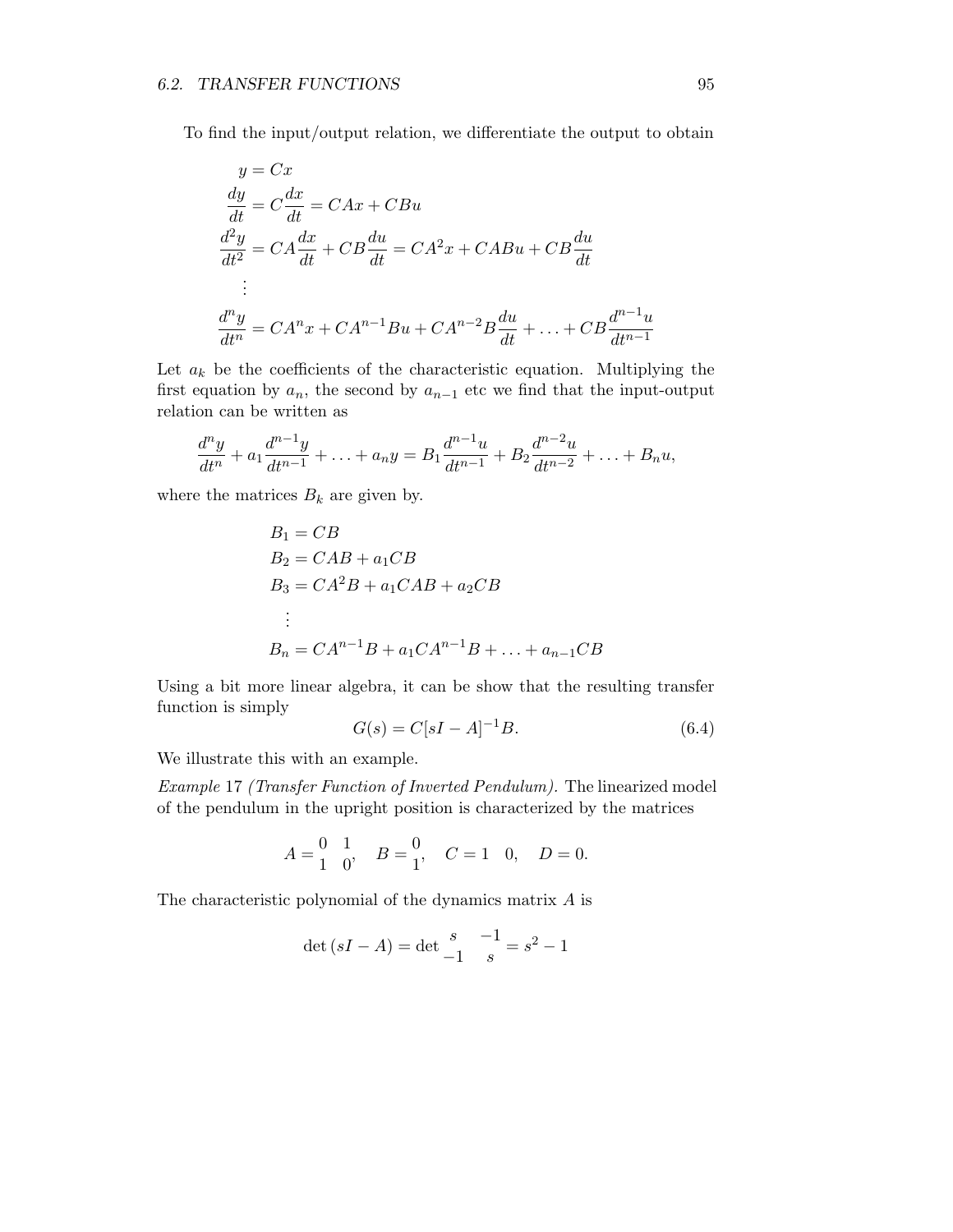Hence

$$
(sI - A)^{-1} = \frac{1}{s^2 - 1} \det \begin{cases} s & 1\\ 1 & s \end{cases}
$$

The transfer function is thus

$$
G(s) = C[sI - A]^{-1}B = \frac{1}{s^2 - 1}1 \quad 0_1^s \quad \frac{1}{s} - \frac{1}{s^2 - 1} = \frac{1}{s^2 - 1}
$$

#### Poles and Zeros

The poles of the linear time-invariant system (??) are simply the eigenvalues of the matrix A. To determine the zeros we use the fact that zeros are such that the pure response to input  $e^{st}$  is zero. The state and the output that corresponds to the input  $u_0est$  are then  $x_0e^{st}$  and  $y_0e^{st}$  where

$$
sx_0 = Ax_0 + Bu_0
$$

$$
y_0 = Cx_0 + Du_0
$$

Requiring that the output is zero we find

$$
\begin{array}{cc} sI - A & Bx_0 \\ C & Du_0 \end{array} = 0
$$

This equation has a solution with nonzero  $x_0$ ,  $u_0$  only if the matrix on the left has nonzero rank. The zeros are thus the values s such that

$$
\det \frac{sI - A}{C} \frac{B}{D} = 0 \tag{6.5}
$$

Notice in particular that if the matrix  $B$  has full rank the matrix has  $n$ linearly independent rows for all values of s. Similarly there are n linearly independent columns if the matrix  $C$  has full rank. This implies that systems where the matrices  $B$  or  $C$  are of full rank do not have zeros. In particular it means that a system has no zeros if the full state is measured.

## 6.3 Bode Plots

A useful representation of the frequency response was proposed by Bode who represented it by two curves, the gain curve and the phase curve. The gain curve gives gain  $|G(i\omega)|$  as a function of  $\omega$  and the phase curve phase  $\arg G(i\omega)$  as a function of  $\omega$ . The curves are plotted as shown below with logarithmic scales for frequency and magnitude and linear scale for phase, see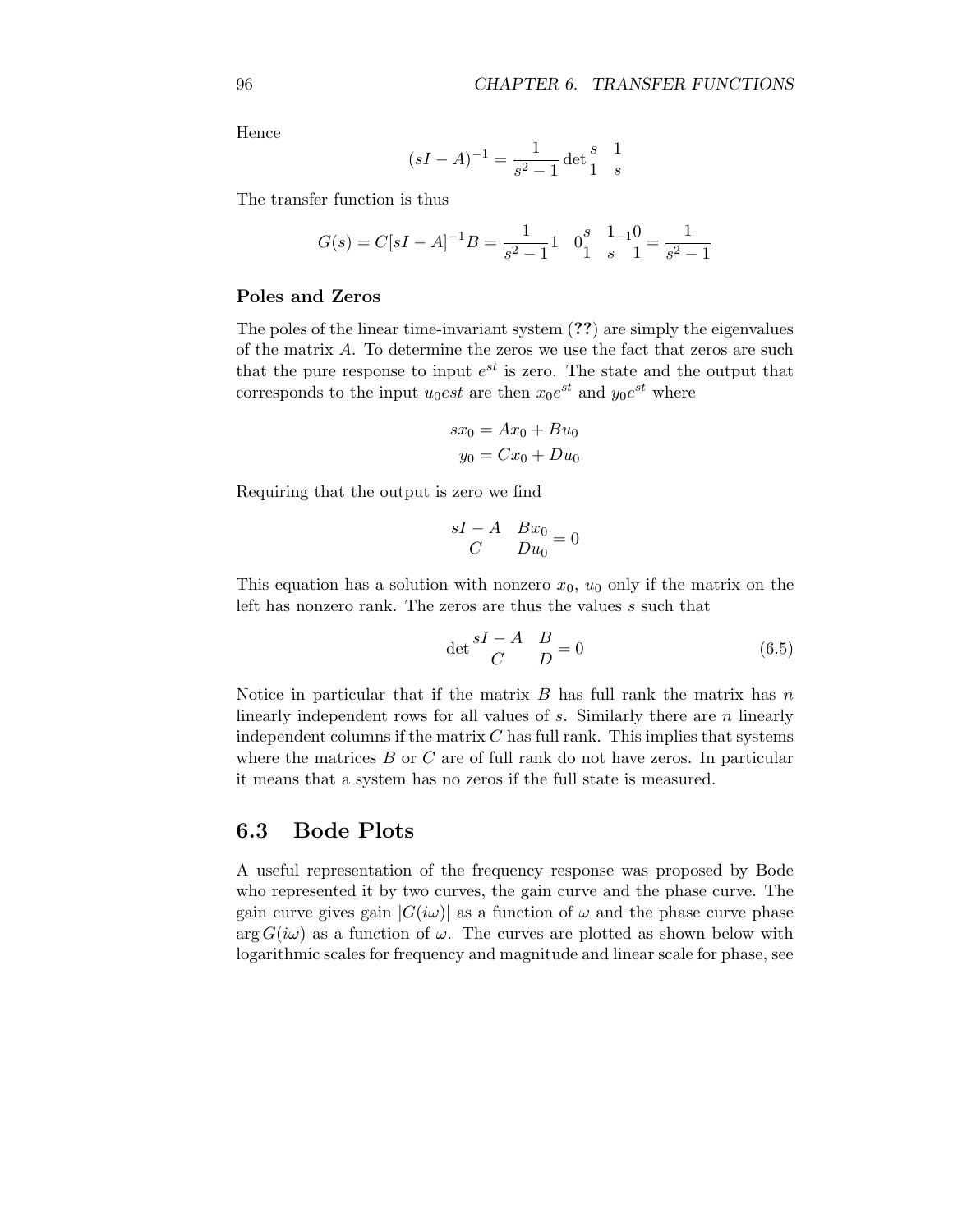

Figure 6.2: Bode plot of the transfer function of the ideal PID controller  $C(s) = 20 + 10/s + 10s$ . The top plot is the gain curve and bottom plot is the phase curve. The dashed lines show straight line approximations of the curves.

Figure 6.2 An useful feature of the Bode plot is that both the gain curve and the phase curve can be approximated by straight lines, see Figure 6.2 where the approximation is shown in dashed lines. This fact was particularly useful when computing tools were not easily accessible. The fact that logarithmic scales were used also simplified the plotting.

It is easy to sketch Bode plots because with the right scales they have linear asymptotes. This is useful in order to get a quick estimate of the behavior of a system. It is also a good way to check numerical calculations.

Consider first a transfer function which is a polynomial  $G(s) = b(s)/a(s)$ . We have

$$
\log G(s) = \log b(s) - \log a(s)
$$

Since a polynomial is a product of terms of the type :

$$
s, \quad s + a, \quad s^2 + 2\zeta a s + a^2
$$

it suffices to be able to sketch Bode diagrams for these terms. The Bode plot of a complex system is then obtained by composition.

Example 18 (Bode Plot of a Differentiator). Consider the transfer function

$$
G(s) = s
$$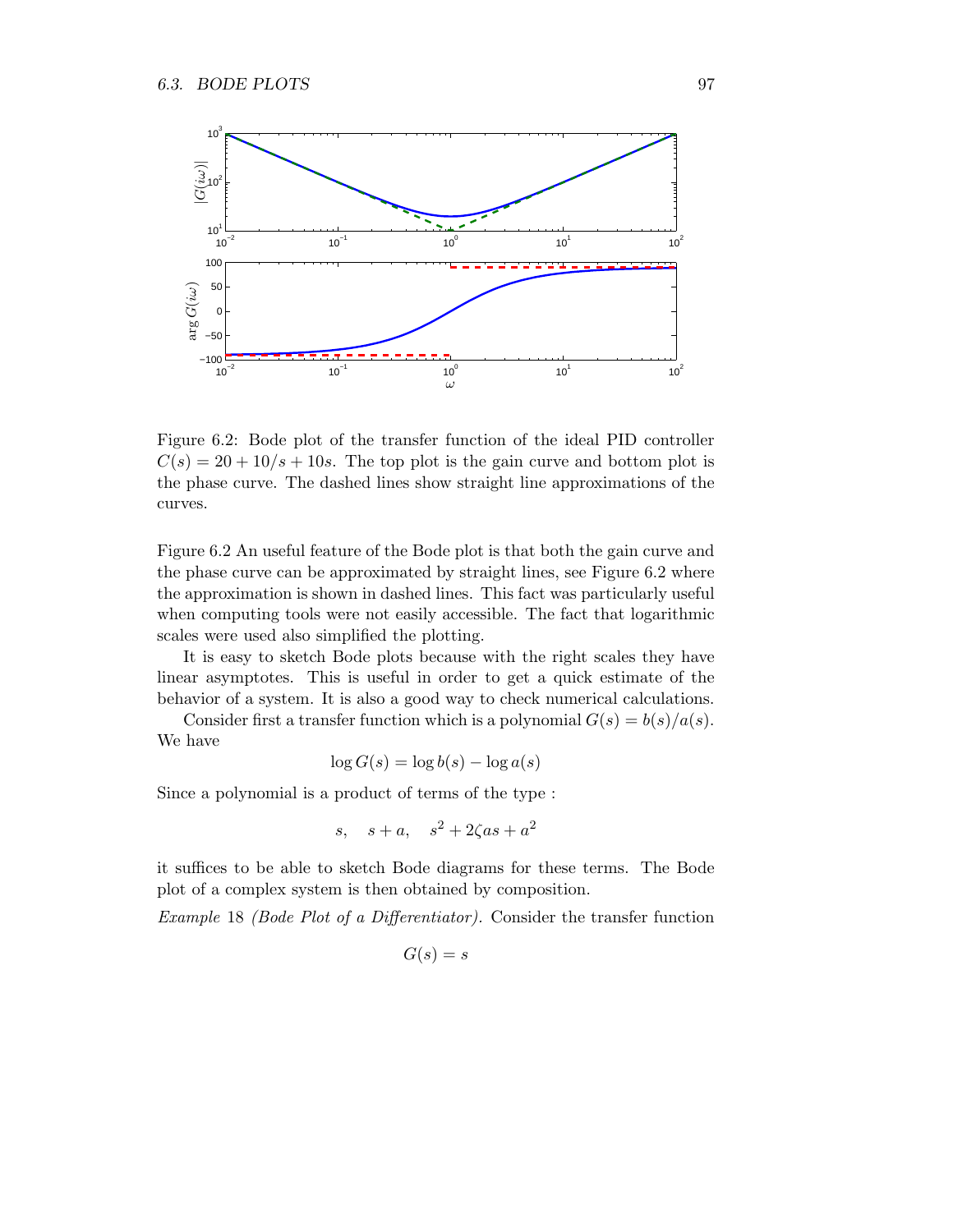

Figure 6.3: Bode plot of the transfer function  $G(s) = s$ , i.e. a differentiator.

We have  $G(i\omega) = i\omega$  which implies

$$
\log|G(i\omega)| = \log \omega
$$
  
arg  $G(i\omega) = \pi/2$ 

The gain curve is thus a straight line with slope 1 and the phase curve is a constant at 90◦ .. The Bode plot is shown in Figure 6.3

Example 19 (Bode Plot of an Integrator). Consider the transfer function

$$
G(s) = \frac{1}{s}
$$

We have  $G(i\omega) = 1/i\omega$  which implies

$$
\log |G(i\omega)| = -\log \omega
$$
  
arg  $G(i\omega) = -\pi/2$ 

The gain curve is thus a straight line with slope -1 and the phase curve is a constant at  $-90^\circ$ . The Bode plot is shown in Figure 6.4

Compare the Bode plots for the differentiator in Figure 6.3 and the integrator in Figure 6.4. The sign of the phase is reversed and the gain curve is mirror imaged in the horizontal axis. This is a consequence of the property of the logarithm.

$$
\log \frac{1}{G} = -\log G = -\log |G| - i \arg G
$$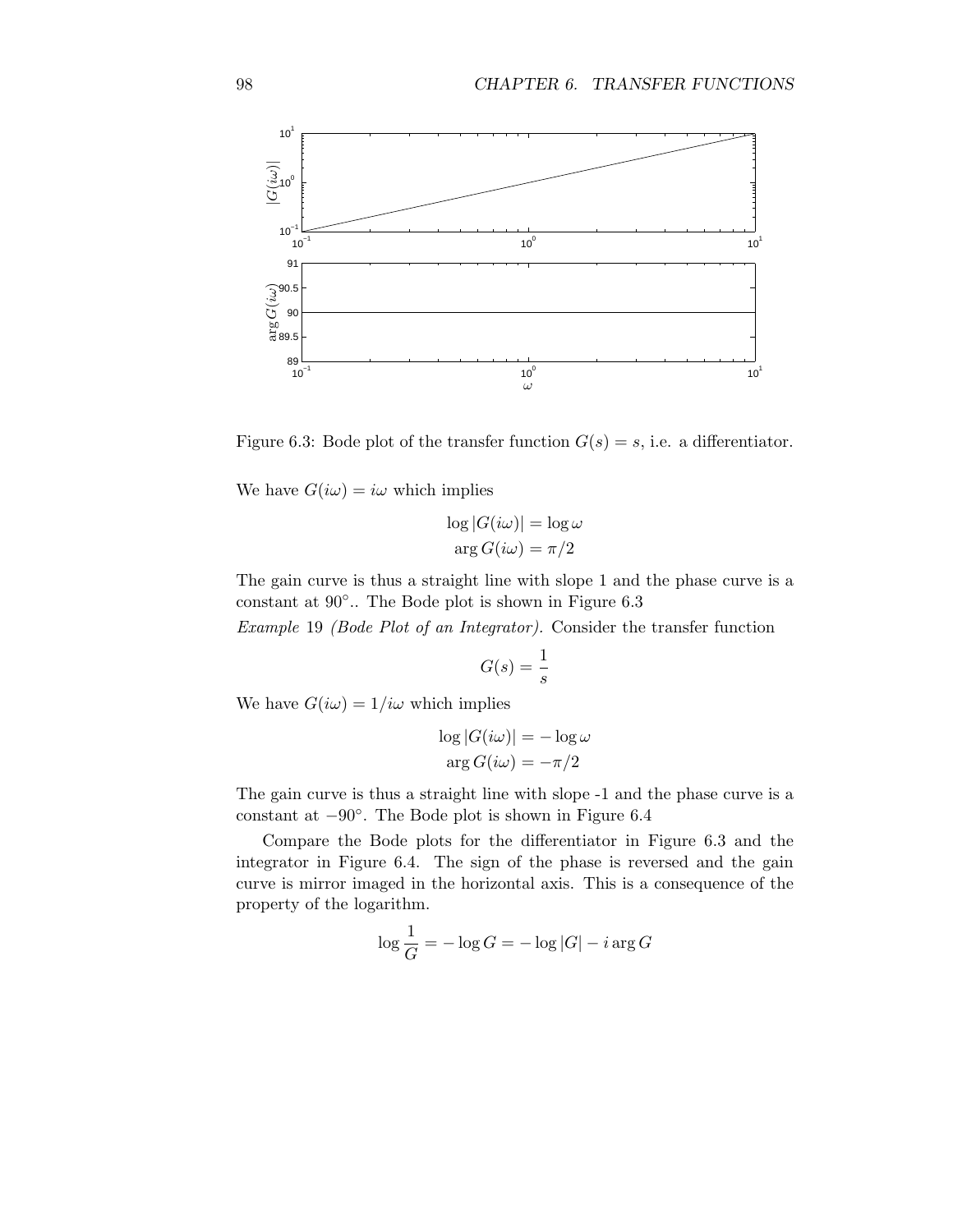

Figure 6.4: Bode plot of the transfer function  $G(s) = 1/s$ , i.e. an integrator.

Example 20 (Bode Plot of a First Order Factor). Consider the transfer function

$$
G(s)=s+a
$$

We have

$$
G(i\omega) = a + i\omega
$$

and it follows that

$$
|G(i\omega)| = \sqrt{\omega^2 + a^2}, \quad \arg G(i\omega) = \arctan \omega/a
$$

Hence

$$
\log|G(i\omega)| = \frac{1}{2}\log(\omega^2 + a^2), \quad \arg G(i\omega) = \arctan\omega/a
$$

The Bode Plot is shown in Figure 6.5. Both the gain curve and the phase curve can be approximated by straight lines if proper scales are chosen and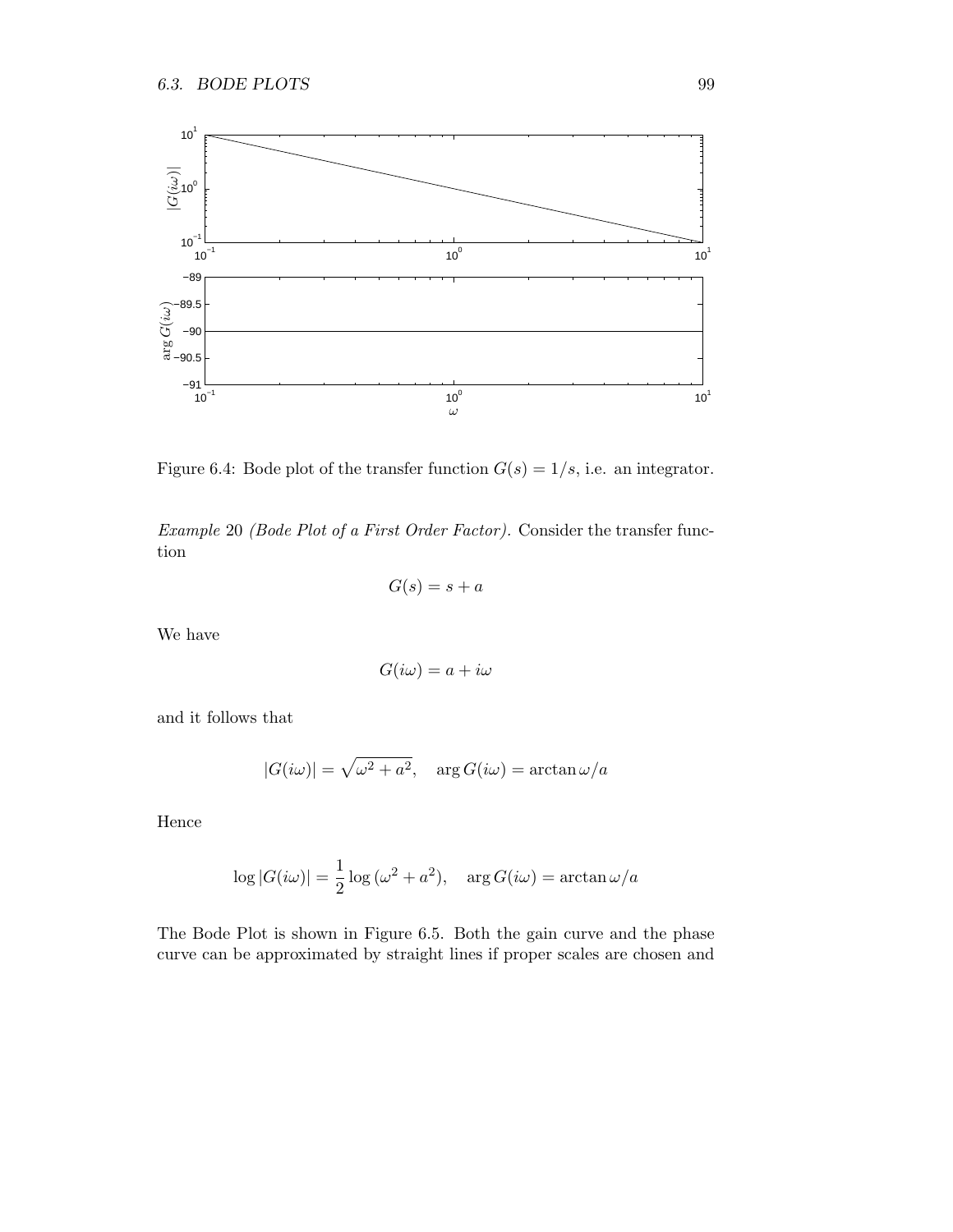,



Figure 6.5: Bode plot of the transfer function  $G(s) = s + a$ . The dashed lines show the piece-wise linear approximations of the curves.

we obtain the following approximations.

$$
\log|G(i\omega)| \approx \begin{cases} \log a & \text{if } \omega << a, \\ \log a + \log \sqrt{2} & \text{if } \omega = a, \\ \log \omega & \text{if } \omega > a \end{cases}
$$

$$
\arg G(i\omega) \approx \begin{cases} 0 & \text{if } \omega << a, \\ \frac{\pi}{4} + \frac{1}{2} \log \frac{\omega}{a} & \text{if } \omega \approx a, \\ \frac{\pi}{2} & \text{if } \omega > a \end{cases}
$$

Notice that a first order system behaves like an integrator for high frequencies. Compare with the Bode plot in Figure 6.4.

Example 21 (Bode Plot of a Second Order System). Consider the transfer function

$$
G(s) = s^2 + 2a\zeta s + a^2
$$

We have

$$
G(i\omega) = a^2 - \omega^2 + 2i\zeta a\omega
$$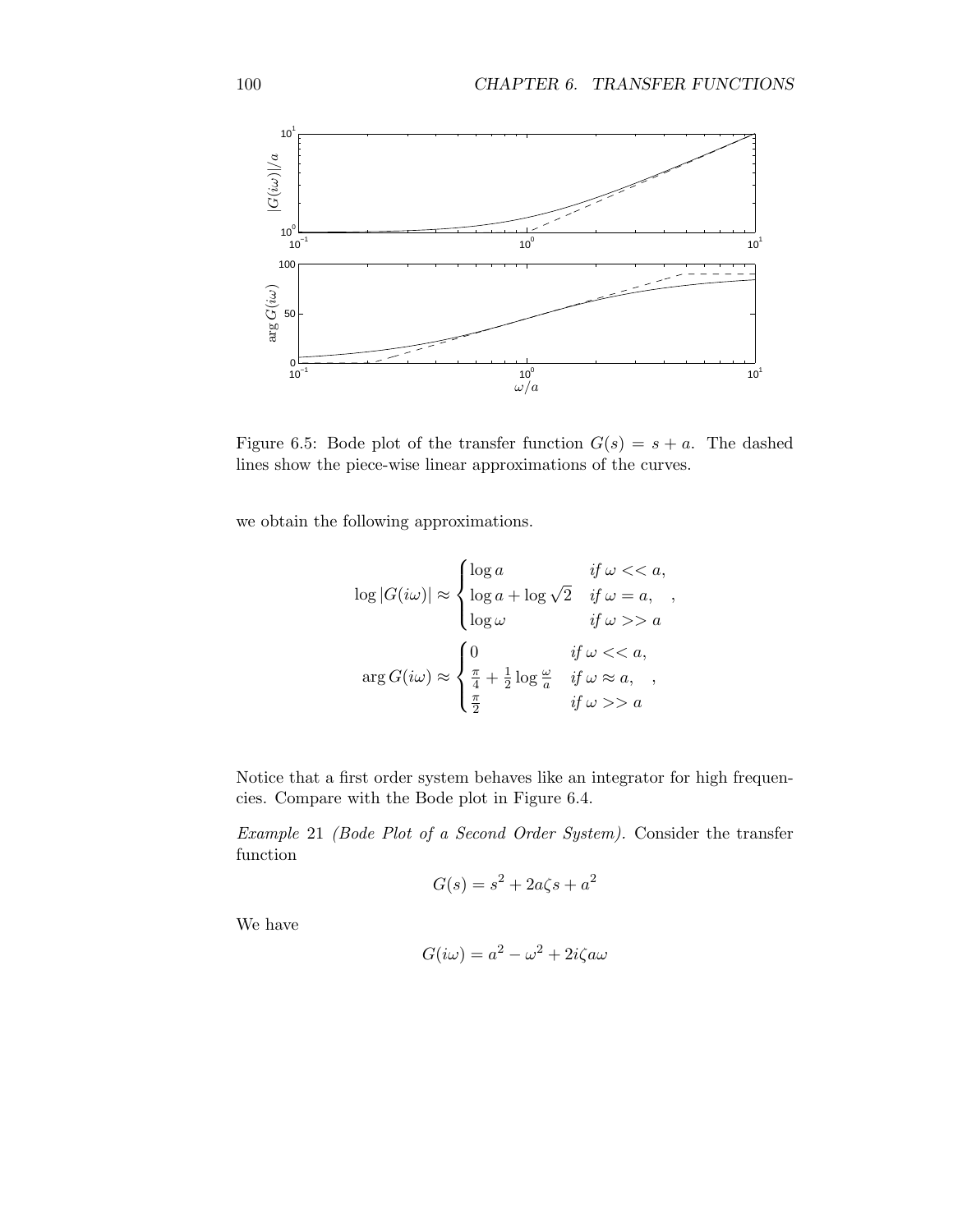Hence

$$
\log|G(i\omega)| = \frac{1}{2}\log(\omega^4 + 2a^2\omega^2(2\zeta^2 - 1) + a^4)
$$

$$
\arg G(i\omega) = \arctan 2\zeta a\omega/(a^2 - \omega^2)
$$

Notice that the smallest value of the magnitude  $\min_{\omega} |G(i\omega)| = 1/2\zeta$  is obtained for  $\omega = a$  The gain is thus constant for small  $\omega$ . It has an asymptote with zero slope for low frequencies. For large values of  $\omega$  the gain is proportional to  $\omega^2$ , which means that the gain curve has an asymptote with slope 2. The phase is zero for low frequencies and approaches  $180^{\circ}$  for large frequencies. The curves can be approximated with the following piece-wise linear expressions

$$
\log|G(i\omega)| \approx \begin{cases} 2\log a & \text{if } \omega << a, \\ 2\log a + \log 2\zeta & \text{if } \omega = a, \\ 2\log \omega & \text{if } \omega>> a \end{cases},
$$

$$
\arg G(i\omega) \approx \begin{cases} 0 & \text{if } \omega << a, \\ \frac{\pi}{2} + \frac{\omega - a}{a\zeta} & \text{if } \omega = a, \\ \pi & \text{if } \omega>> a \end{cases}
$$

The Bode Plot is shown in Figure 6.6, the piece-wise linear approximations are shown in dashed lines.

## Sketching a Bode Plot\*

It is easy to sketch the asymptotes of the gain curves of a Bode plot. This is often done in order to get a quick overview of the frequency response. The following procedure can be used

- Factor the numerator and denominator of the transfer functions.
- The poles and zeros are called break points because they correspond to the points where the asymptotes change direction.
- Determine break points sort them in increasing frequency
- Start with low frequencies
- Draw the low frequency asymptote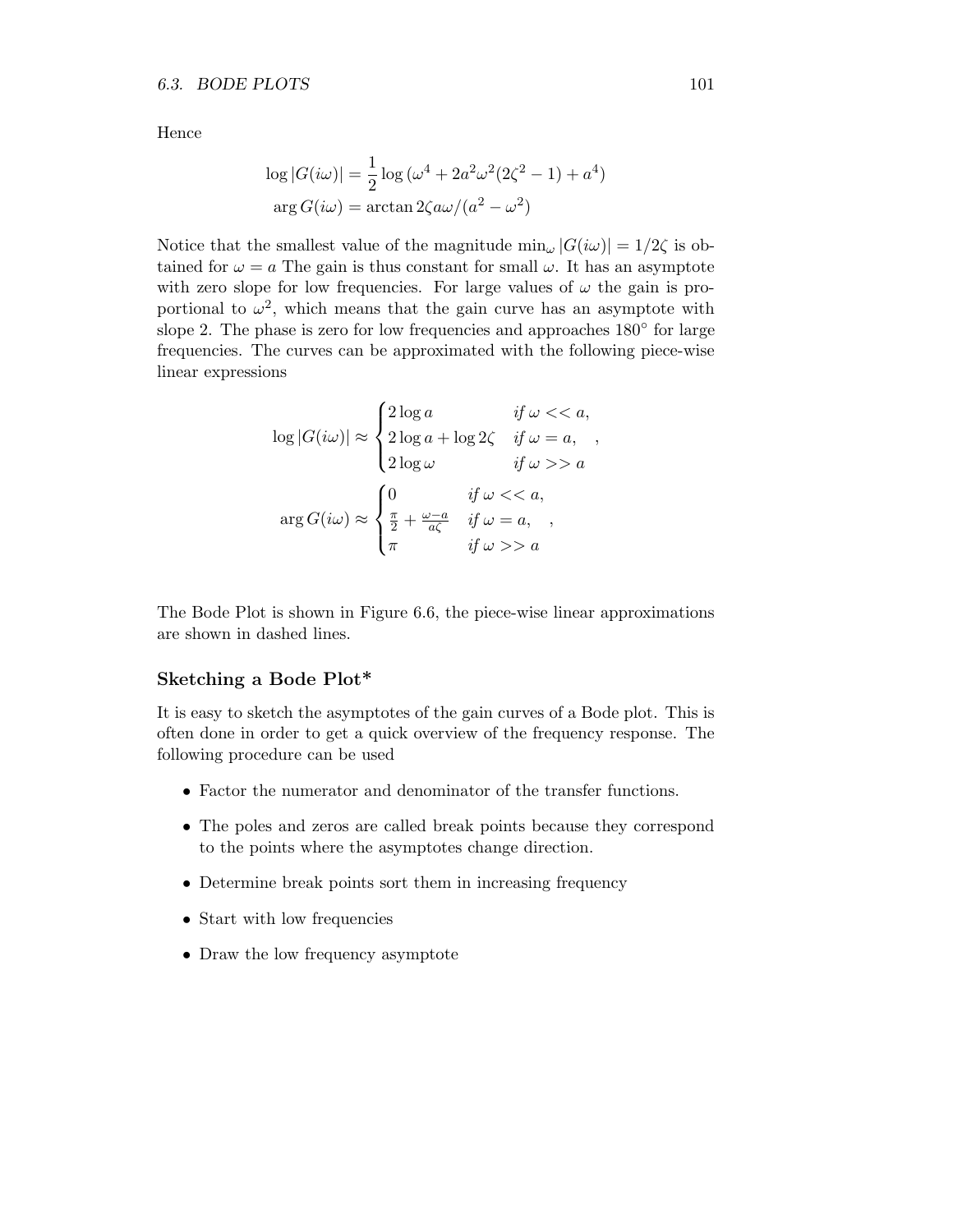

Figure 6.6: Bode plot of the transfer function  $G(s) = s^2 + 2\zeta as + a^2$  with  $\zeta = 0.05$  (dotted), 0.1, 0.2, 0.5 and 1.0 (dash-dotted). The dashed lines show the piece-wise linear approximations of the curves.

- Go over all break points and note the slope changes
- A crude sketch of the phase curve is obtained by using the relation that, for systems with no RHP poles or zeros, one unit slope corresponds to a phase of 90◦

We illustrate the procedure with the transfer function

$$
G(s) = \frac{200(s+1)}{s(s+10)(s+200)} = \frac{1+s}{10s(1+0.1s)(1+0.01s)}
$$

The break points are 0.01, 0.1, 1. For low frequencies the transfer function can be approximated by

$$
G(s) \approx \frac{1}{10s}
$$

Following the procedure we get

- The low frequencies the system behaves like an integrator with gain 0.1. The low frequency asymptote thus has slope -1 and it crosses the axis of unit gain at  $\omega = 0.1$ .
- The first break point occurs at  $\omega = 0.01$ . This break point corresponds to a pole which means that the slope decreases by one unit to -2 at that frequency.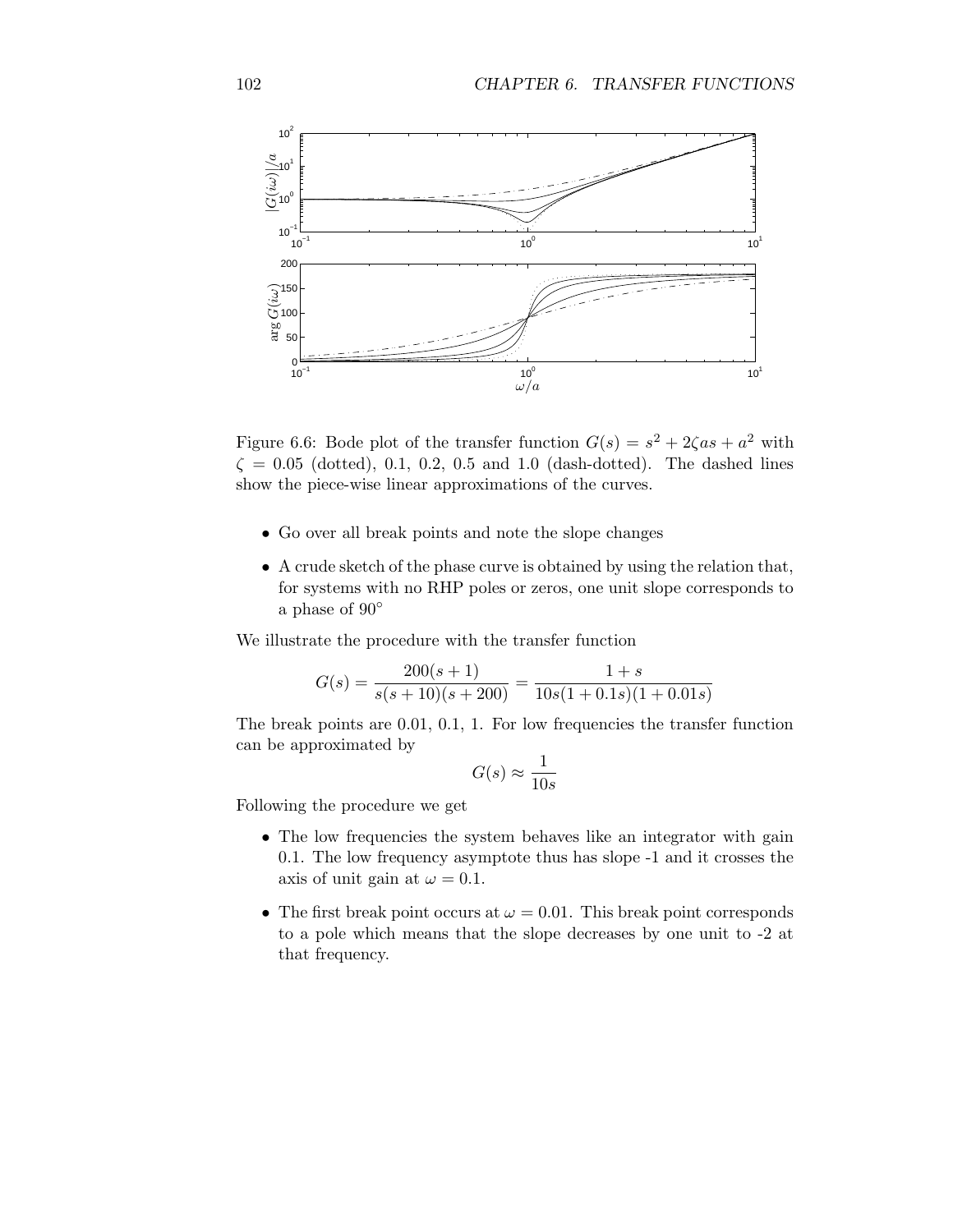

Figure 6.7: Illustrates how the asymptotes of the gain curve of the Bode plot can be sketched. The dashed curves show the asymptotes and the full lines the complete plot.

- The next break point is at  $\omega = 0.1$  this is also a pole which means that the slope decreases to -3.
- The next break point is at  $\omega = 1$ , since this is a zero the slope increases by one unit to -2.

Figure 6.7 shows the asymptotes of the gain curve and the complete Bode plot.

## Interpretations of Bode Plots

The Bode plot gives a quick overview of the properties of a system. Many properties can be read off directly from the plot. The plots give primarily the gain and the phase for different frequencies. Since it is possible to decompose any signal into a sum of sinusoids it is possible to visualize the behavior of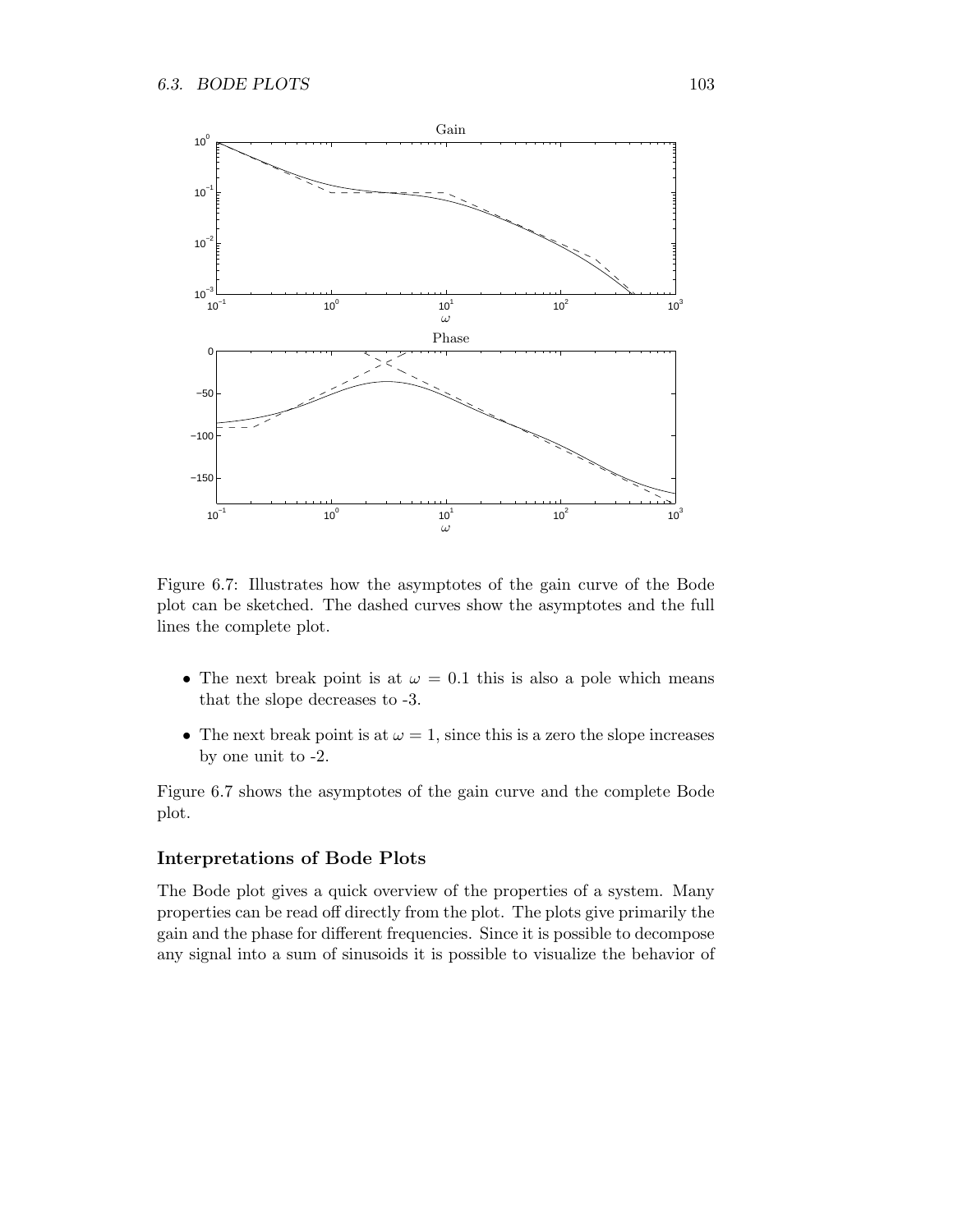a system for different frequency ranges. Furthermore when the gain curves are close to the asymptotes the system can be approximated by integrators of differentiators. Consider for example the Bode plot in Figure 6.2. For low frequencies the gain curve of the Bode plot has the slope -1 which means that the system acts like an integrator. For high frequencies the gain curve has slope  $+1$  which means that the system acts like a differentiator for high frequencies.

## 6.4 Block Diagrams

Feedback systems are often large and complex. It is therefore a major challenge to understand, analyze and design them. This is illustrated by the fact that the idea of feedback was developed independently in many different application areas. It took a long time before it was found that the systems were based on the same idea. The similarities became apparent when proper abstractions were made. In this section we will develop some ideas that are used to describe feedback systems. The descriptions we are looking for should capture the essential features of the systems and hide unnecessary details. They should be applicable to many different systems.

## Schematic Diagrams

In all branches of engineering, it is common practice to use some graphical description of systems. They can range from stylistic pictures to drastically simplified standard symbols. These pictures make it possible to get an overall view of the system and to identify the physical components. Examples of such diagrams are shown in Figure 6.8

## Block Diagrams

The schematic diagrams are useful because they give an overall picture of a system. They show the different physical processes and their interconnection, and they indicate variables that can be manipulated and signals that can be measured.

A special graphical representation called block diagrams has been developed in control engineering. The purpose of block diagrams is to emphasize the information flow and to hide technological details of the system. It is natural to look for such representations in control because of its multidisciplinary nature. In a block diagram, different process elements are shown as boxes. Each box has inputs denoted by lines with arrows pointing toward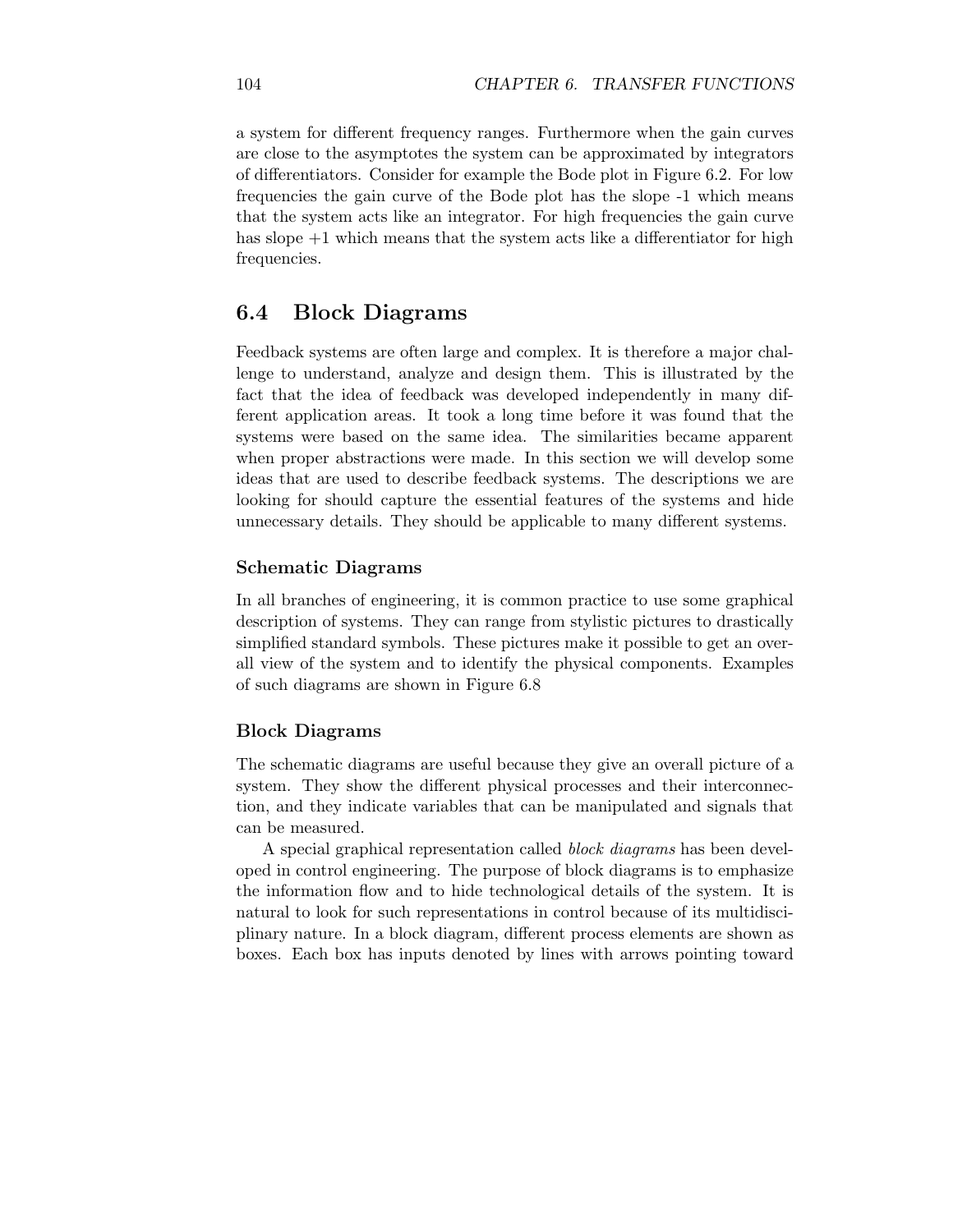

Figure 6.8: Examples of schematic descriptions: a schematic picture of an inertial navigation system (upper left), a neuron network for respiratory control (upper right), a process and instrumentation diagram (lower left) and a power system (lower right).

the box and outputs denoted by lines with arrows going out of the box. The inputs denote the variables that influence a process and the outputs denote some consequences of the inputs that are relevant to the feedback system.

Figure 6.9 illustrates how the principle of information hiding is used to derive an abstract representation of a system. The upper part of the picture shows a photo of a physical system which a small desk-top process in a control laboratory. It consists of two tanks, a pump that pumps water to the tanks, sensors, and a computer which implements the control algorithm and provides the user interface. The purpose of the system is to maintain a specified level in the lower tank. To do so, it is necessary to measure the level. The level can be influenced by changing the speed of the motor that pumps water into the upper tank. The voltage to the amplifier that drives the pump is selected as the control variable. The controller receives information about the desired level in the tank and the actual tank level. This is accomplished using an AD converter to convert the analog signal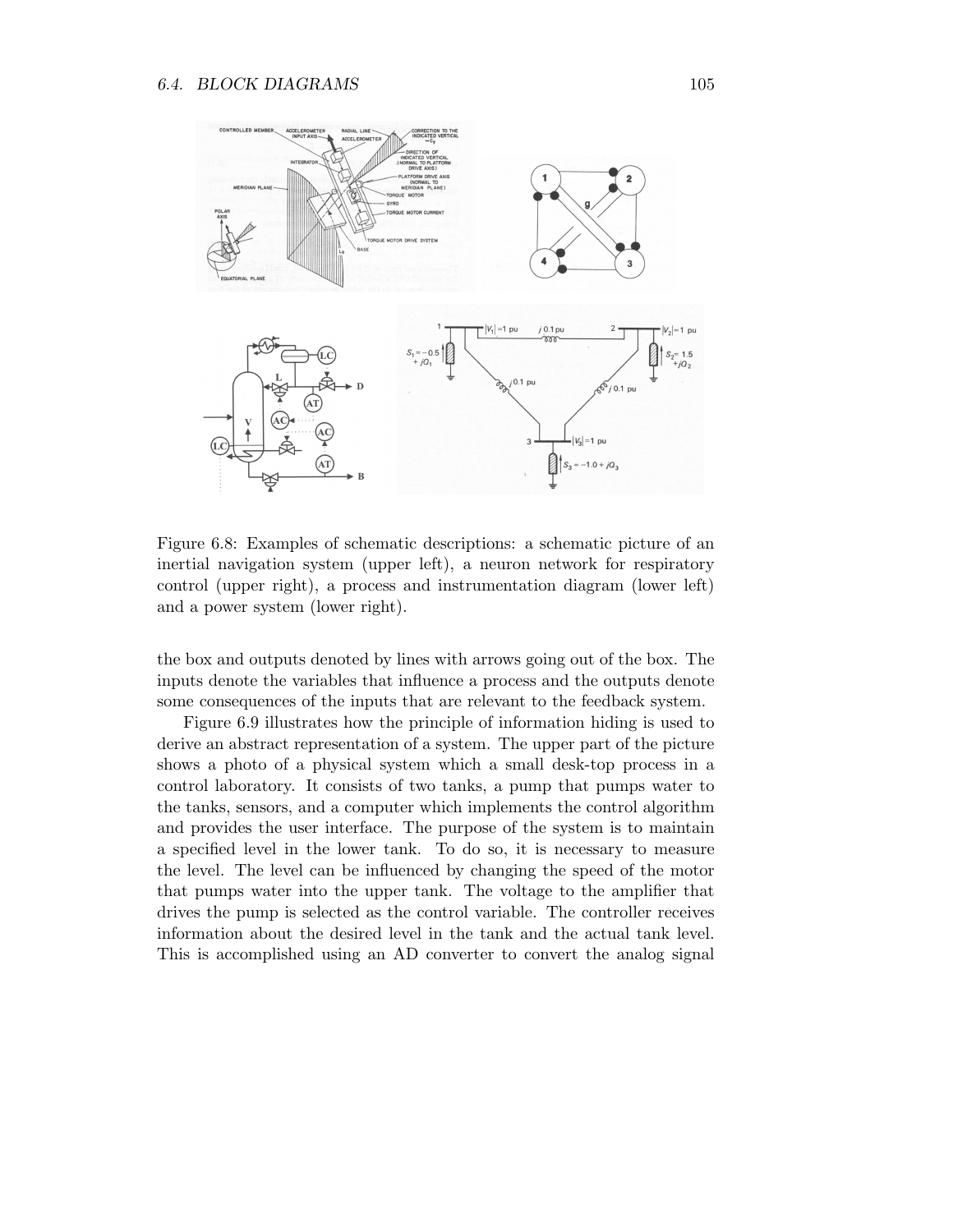

Figure 6.9: Illustrates the process of information hiding used to obtain a block diagram. The top figure is a picture of the physical system, the middle figure is obtained by hiding many details about the system and the bottom figure is the block diagram.

to a number in the computer. The control algorithm in the computer then computes a numerical value of the control variable. This is converted to a voltage using a DA converter. The DA converter is connected to an amplifier for the motor that drives the pump.

The first step in making a block diagram is to identify the important signals: the control variable, the measured signals, disturbances and goals. Information hiding is illustrated in the figure by covering systems by a cloth as shown in the lower part of Figure 6.9. The block diagram is simply a stylized picture of the systems hidden by the cloth.

In Figure 6.9, we have chosen to represent the system by two blocks only. This granularity is often sufficient. It is easy to show more details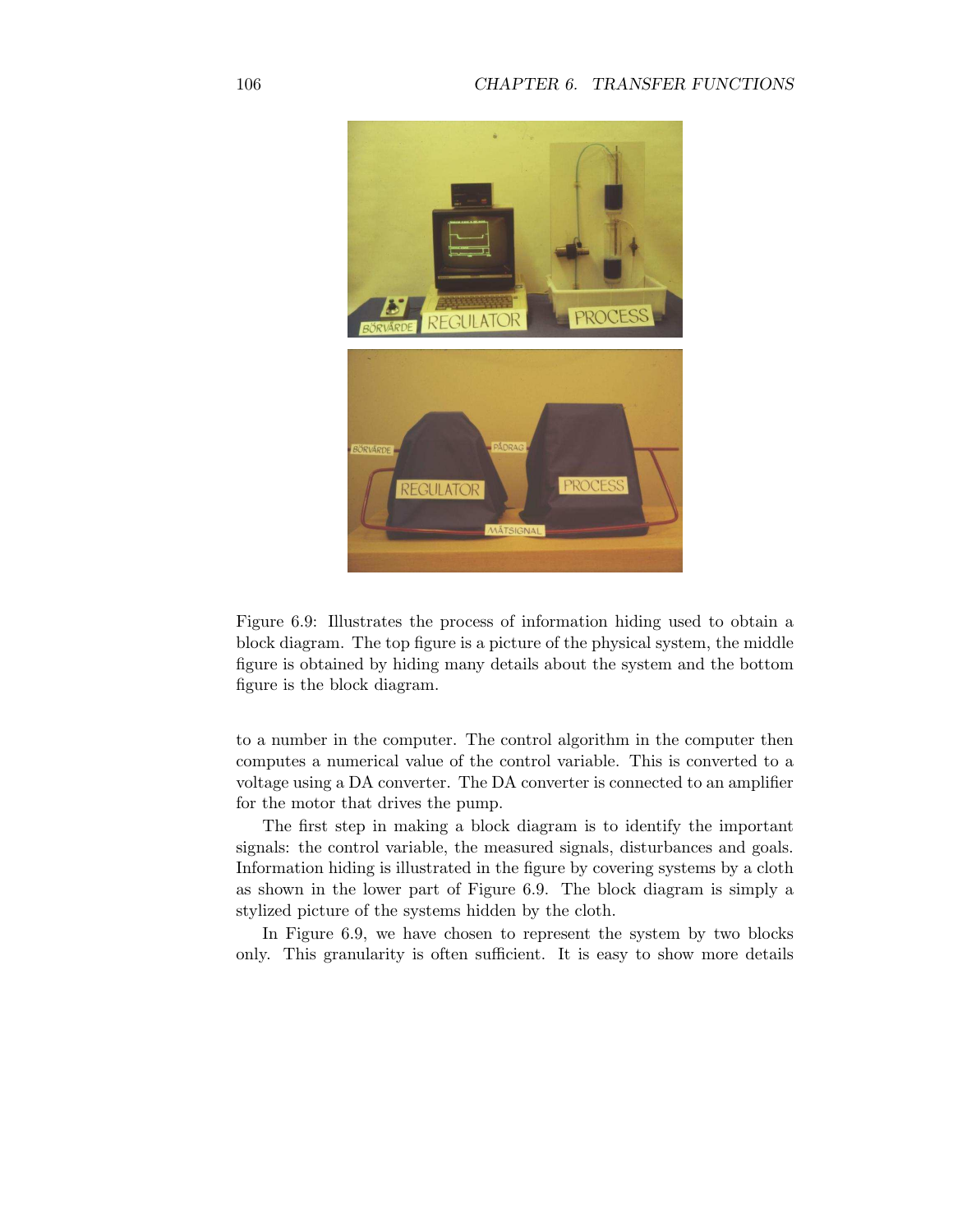

Figure 6.10: A more detailed block diagram of the system in Figure 6.9 showing controller C, amplifier A, pump, tanks and sensor.

simply by introducing more subsystems, as indicated in Figure 6.10 where we show the drive amplifier, motor, pump, and tanks, the sensors with electronics, the AD converter, the computer and the DA converter. The detail chosen depends on the aspects of the system we are interested in and the taste of the person doing the investigation. Remember that parsimony is a trademark of good engineering. Very powerful tools for design, analysis and simulation were developed when the block diagrams were complemented with descriptions of the blocks in terms of transfer functions.

#### Causality

The arrows in a block diagram indicate causality because the output of a block is caused by the input. To use the block diagram representation, it is therefore necessary that a system can be partitioned into subsystems with causal dependence. Great care must be exercised when using block diagrams for detailed physical modeling as is illustrated in Figure 6.11. The tank system in Figure 6.11B is a cascade combination of the two tanks shown in Figure 6.11B. It cannot be represented by cascading the block diagram representations because the level in the second tank influences the flow between the tanks and thus also the level in the first tank. When using block diagrams it is therefore necessary to choose blocks to represent units which can be represented by causal interactions. We can thus conclude that even if block diagrams are useful for control they also have serious limitation. In particular they are not useful for serious physical modeling which has to be dealt with by other tools which permit bidirectional connections.

#### Examples

An important consequence of using block diagrams is that they clearly show that control systems from widely different domains have common features because their block diagrams are identical. This observation was one of the key factors that contributed to the emergence of the discipline of automatic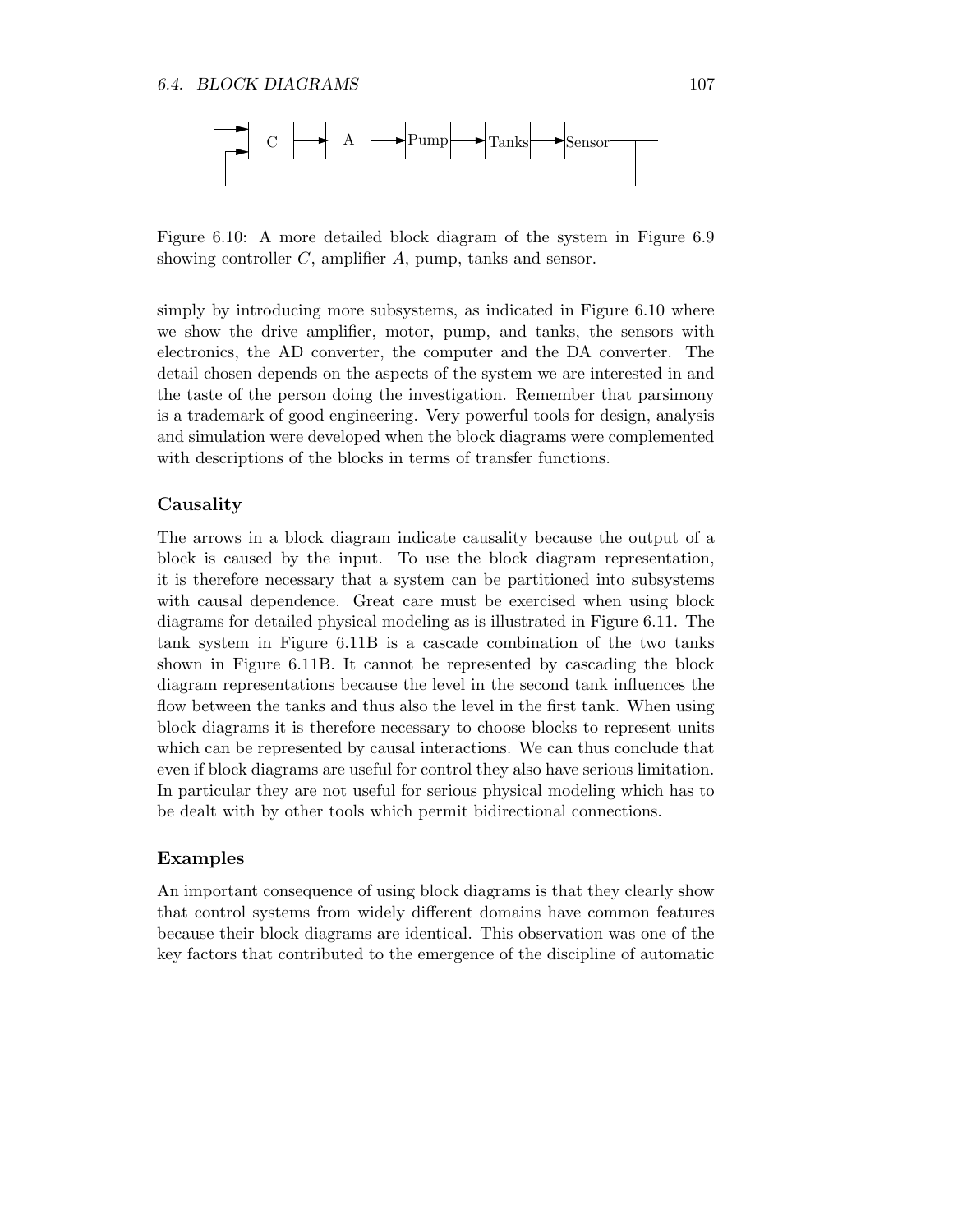

Figure 6.11: A simple hydraulic system with an inflow and a free outflow is shown in A. The block diagram representation of the system is shown in B. The system obtained by connecting two hydraulic systems is shown in C. This system cannot be represented by the series connection of the block diagrams in B.

control in the 1940s. We will illustrate this by showing the block diagrams of some of the systems discussed in Chapter ??.

Example 22 (A steam engine with a centrifugal governor). The steam engine with the centrifugal governor in Example 22 can be represented with the block diagram shown in Figure 6.12. In this block diagram we have chosen to represent the steam engine with one block. This block has two inputs: the position of the steam valve and the load torque of the systems that the engine is driving. The system has one output which is engine speed. The controller is a box with two inputs: the engine speed and desired engine speed. The output of the controller is the steam valve position. There is some two-way interaction between the controller and the valve position but with appropriate gearing and heavy balls in the governor it may be assumed that the force exerted by the valve on the governor is negligible.

Example 23 (An aircraft stabilizer). To develop a block diagram for an airplane with the Sperry stabilizer, we first introduce suitable variables and describe the system briefly. The pitch angle that describes how the airplane is pointing is an important variable and is measured by the gyro-stabilized pendulum. The pitch angle is influenced by changing the rudder. We choose to represent the airplane by one box whose input is the rudder angle and whose output is the pitch angle. There is another input representing the forces on the airplane from wind gusts. The stabilizer attempts to keep the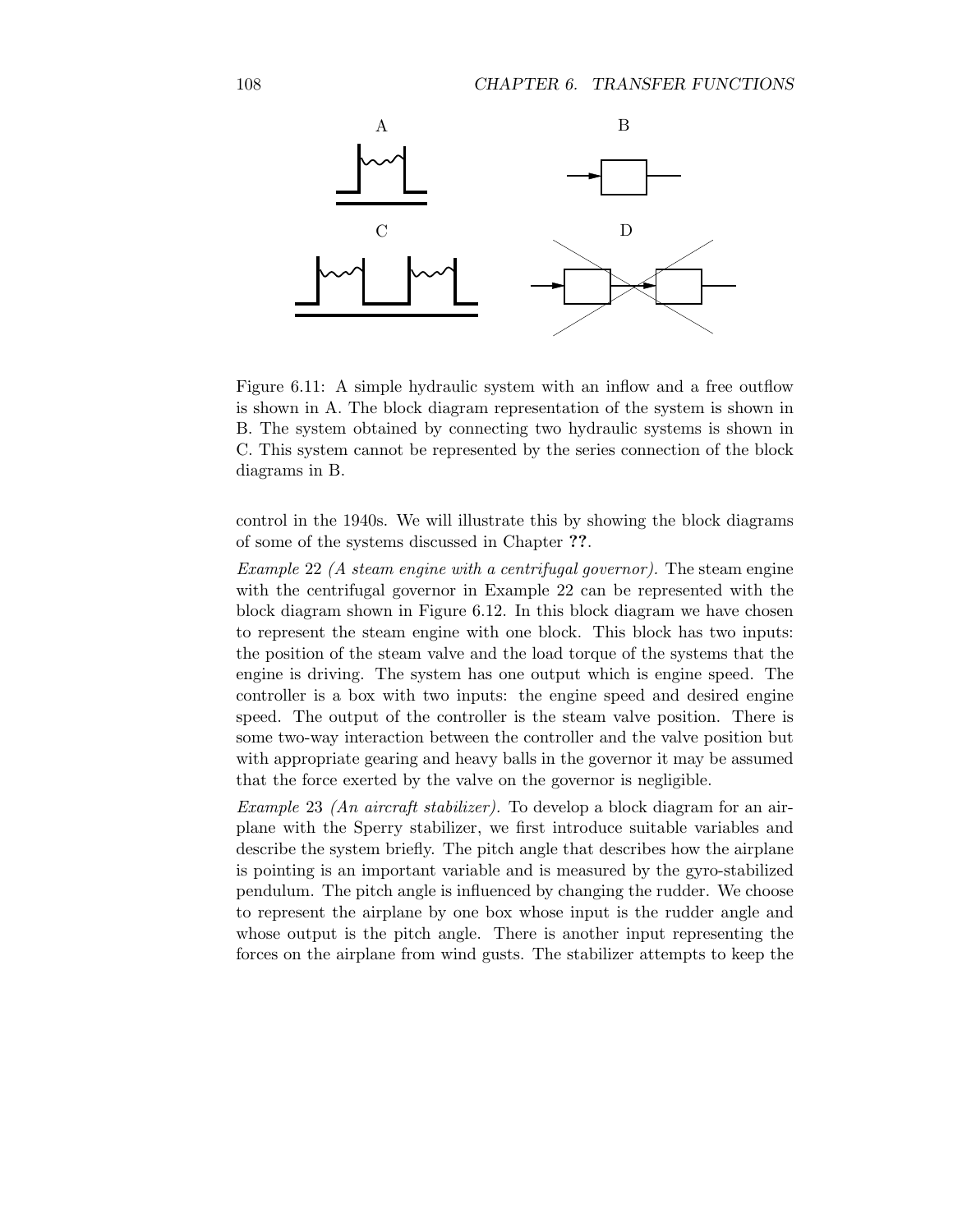

Figure 6.12: Block diagram of a steam engine with a centrifugal governor.



Figure 6.13: Block diagram of an airplane with the Sperry autopilot.

pitch angle small by appropriate changes in the rudder. This is accomplished by wires that connect the rudder to the gyro-stabilized pendulum. There is also a mechanism enabling the pilot to choose a desired value of the pitch angle if he wants the airplane to ascend or descend. In the block diagram we represent the controller with one block where the difference between desired and actual pitch angles is the input and the rudder angle is the output. Figure 6.13 shows the block diagram obtained.

Even if block diagrams are simple, it is not always entirely trivial to obtain them. It happens frequently that individual physical components to not necessarily correspond to specific blocks and that it may be necessary to use mathematics to obtain the block. We illustrate this by an example.

Example 24 (A feedback amplifier). An electronic amplifier with negative feedback was discussed in Section ??. A schematic diagram of the amplifier is shown in Figure 6.14. To develop a block diagram we first decide to represent the pure amplifier as one block. This has input  $V$  and output  $V_2$ .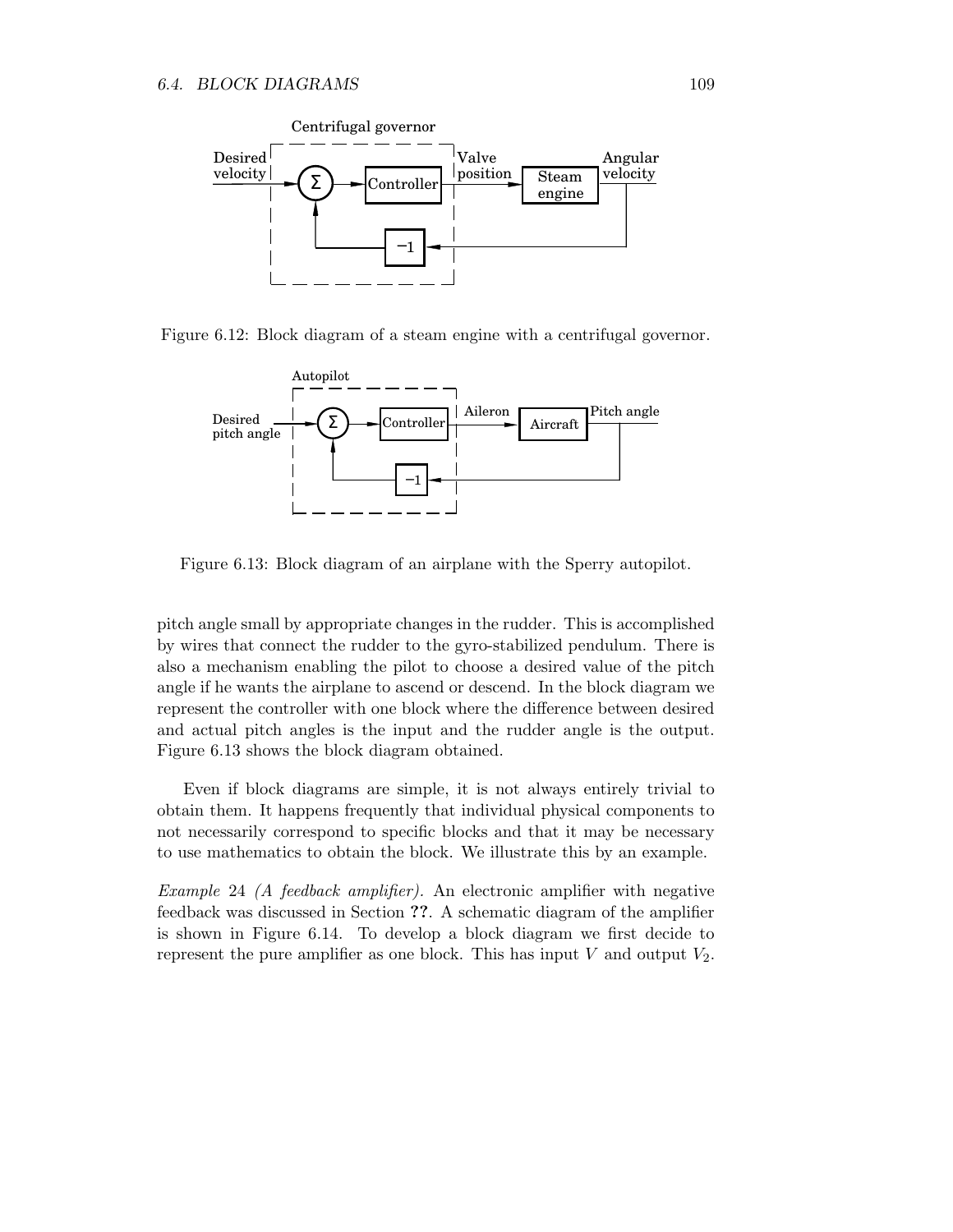PSfrag replacements



Figure 6.14: A feedback amplifier.

The input-output relation is

$$
V_2 = -GV
$$

where  $G$  is the gain of the amplifier and the negative sign indicates negative feedback. If the current  $I$  into the amplifier is negligible the current through resistors  $R_1$  and  $R_2$  are the same and we get

$$
\frac{V_1 - V}{R_1} = \frac{V - V_2}{R_2}
$$

Solving this equation for the input voltage  $V$  to the amplifier we get

$$
V = \frac{R_2 V_1 + R_1 V_2}{R_1 + R_2} = \frac{R_2}{R_1 + R_2} \left( V_1 + \frac{R_1}{R_2} V_2 \right)
$$

This equation can be represented by one block with gain  $R_2/(R_1 + R_2)$ and the input  $V_1 + R_1 V_2 / R_1$  and we obtain the block diagram shown in Figure 6.15. The lower representation where the process has positive gain and the feedback gain is negative has become the standard of representing feedback systems.

Notice that the individual resistors do not appear as individual blocks, they actually appear in various combinations in different blocks. This is one of the difficulties in drawing block diagrams. Also notice that the diagrams can be drawn in many different ways. The middle diagram in Figure 6.15 is obtained by viewing  $-V_2$  as the output of the amplifier. This is the standard convention where the process gain is positive and the feedback gain is negative. The lowest diagram in Figure 6.15 is yet another version, where the ratio  $R_1/R_2$  is brought outside the loop. In all three diagrams the gain around the loop is  $R_2G/(R_1 + R_2)$ , this is one of the invariants of a feedback system.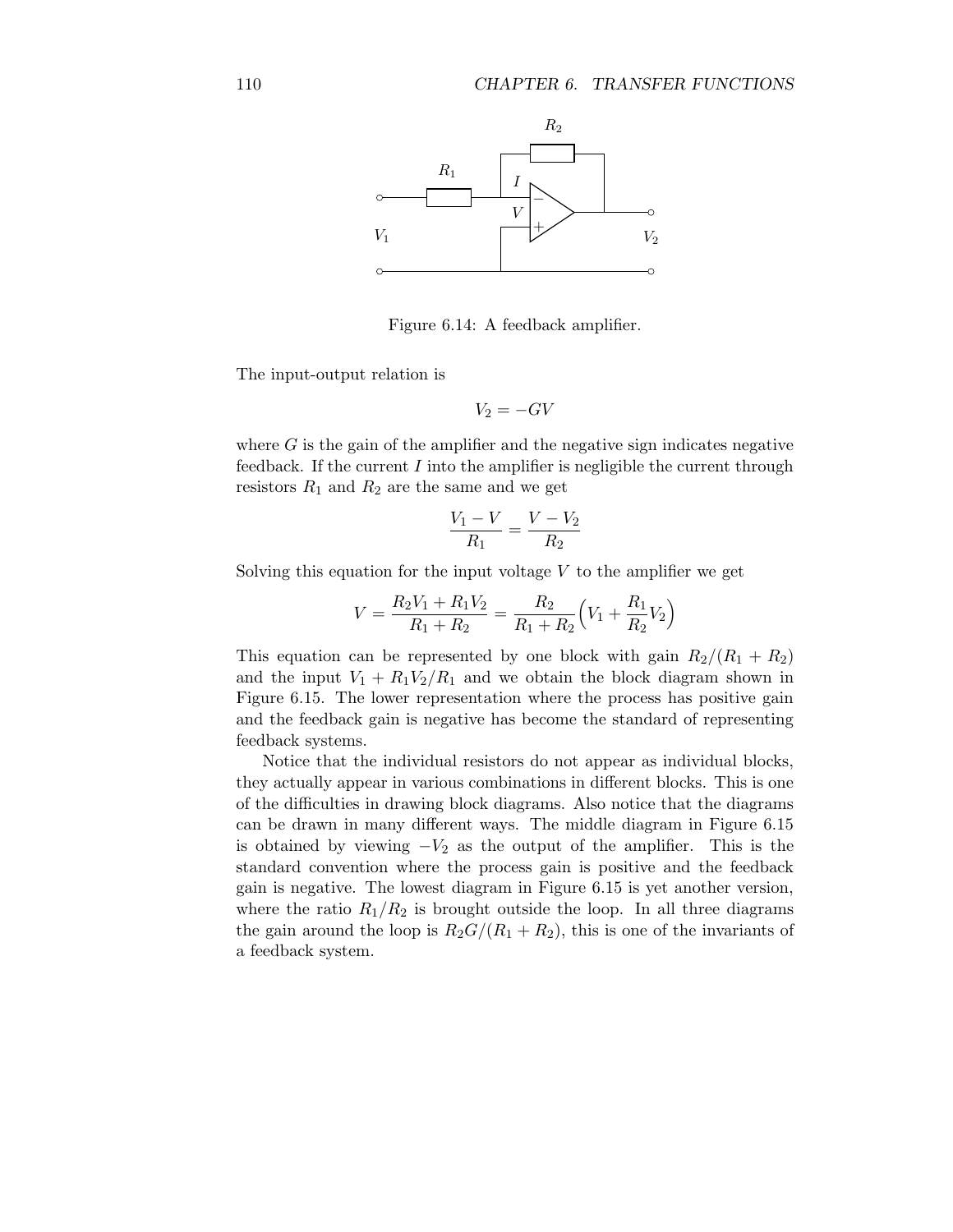

Figure 6.15: Three block diagrams of the feedback amplifier in Figure 6.14.

## A Generic Control System with Error Feedback

Although the centrifugal governor, the autopilot and the feedback amplifier in Examples 22, 23 and 24 represent very different physical systems, their block diagrams are identical apart from the labeling of blocks and signals, compare Figures 6.12, 6.13 and 6.15. This illustrates the universality of control. A generic representation of the systems is shown in Figure 6.16. The system has two blocks. One block P represents the process and the other C represents the controller. Notice negative sign of the feedback. The signal  $r$  is the reference signal which represents the desired behavior of the process variable x.

Disturbances are an important aspect of control systems. In fact if there were no disturbances there is no reason to use feedback. In Figure 6.16 there are two types of disturbances, labeled  $d$  and  $n$ . The disturbance labeled  $d$ is called a load disturbance and the disturbance labeled  $n$  is called measurement noise. Load disturbances drive the system away from its desired behavior. In Figure 6.16 it is assumed that there is only one disturbance that enters at the system input. This is called an input disturbance. In practice there may be many different disturbances that enter the system in many different ways. Measurement noise corrupts the information about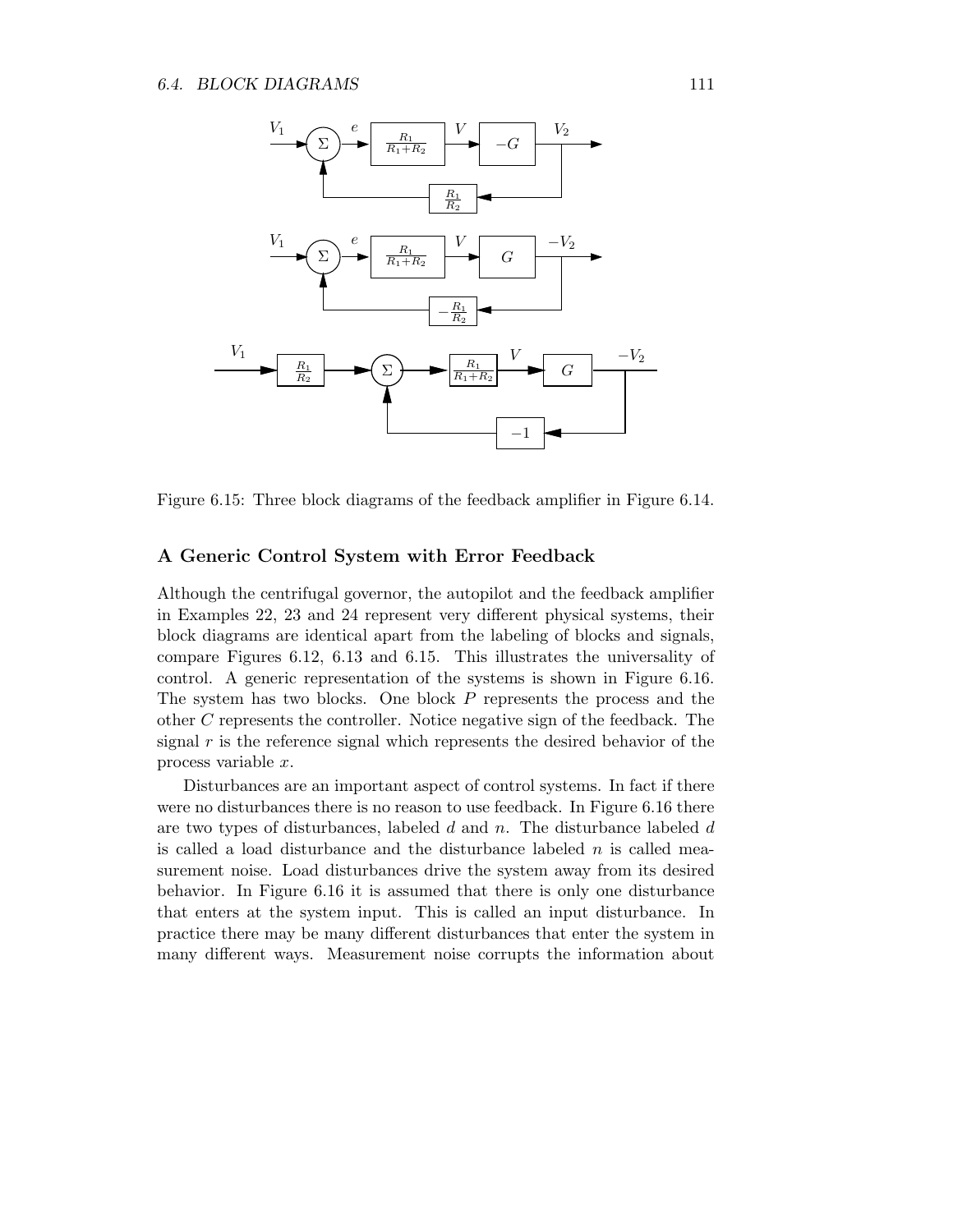

Figure 6.16: Generic control system with error feedback.

the process variable obtained from the measurements. In Figure 6.16 it is assumed that the measured signal  $y$  is the sum of the process variable  $x$  and measurement noise. In practice the measurement noise may appear in many other ways.

The system in Figure 6.16 is said to have error feedback, because the control actions are based on the error which is the difference between the reference r and the output y. In some cases like a CD player there is no explicit information about the reference signal because the only information available is the error signal. In such case the system shown in Figure 6.16 is the only possibility but if the reference signal is available there are other alternatives that may give better performance.

## Block Diagrams and Transfer Functions

Transfer functions are very well suited for analysis of linear control systems through the use of block diagram alegbra. Given a system with transfer function  $H(s)$ , we can symbolically represent the input/output response as

$$
\frac{Y(s)}{U(s)} = H(s).
$$

Here  $U(s)$  and  $Y(s)$  formally represent the Laplace transforms of the signals  $u$  and  $y$ , but for now we can simply think of these as placeholders for the input and output of the system, respectively. We can thus write

$$
Y(s) = H(s)U(s).
$$

Using this notation, a block can thus simply be represented algebraically as a multiplication. Since the other element of a block diagram is a summation it follows that relations between signals in a block diagram can be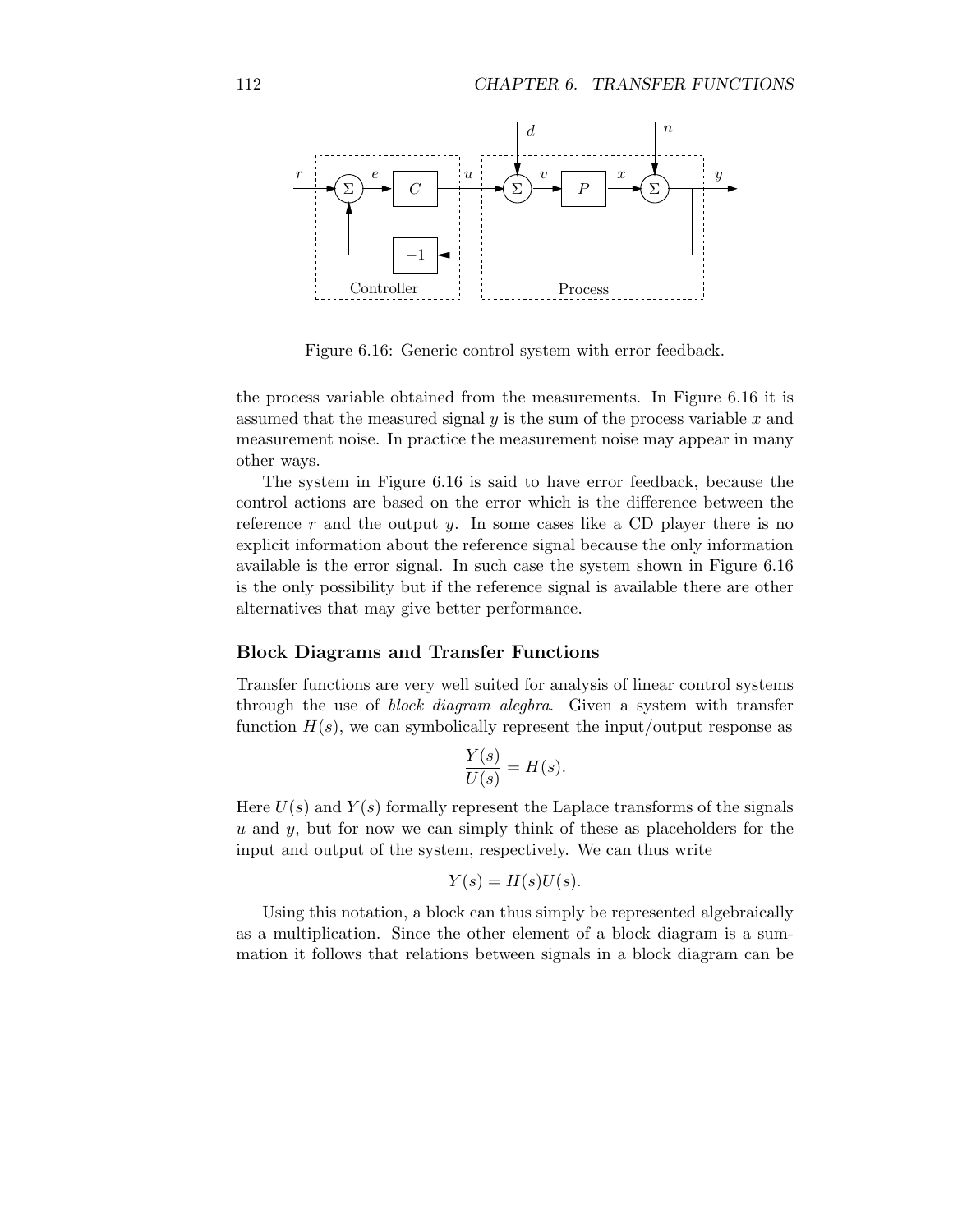## 6.4. BLOCK DIAGRAMS 113



Figure 6.17: Block diagram of a feedback system.

obtained by pure algebraic manipulations. We thus obtain the following very simple recipe for analyzing control systems.

- Draw the block digram of the system.
- Derive transfer functions for each block.
- Use algebra to obtain the transfer functions that relate the signals of interest.
- Interprete the transfer function.
- Simulate the system by computing responses to interesting signals.

The combination of block diagrams and transfer functions is a powerful because it is possible both to obtain an overview of a system and find details of the behavior of the system. By representing signals by their Laplace transforms and the blocks by transfer functions the relations between signals in the system are obtained by straight forward manipulations. We illustrate this by an example.

Example 25 (Relations Between Signals in a Block Diagram). Consider the system in Figure 6.17. The system has two blocks representing the process P and the controller C. There are three external signals, the reference  $r$ , the load disturbance  $d$  and the measurement noise  $n$ . A typical problem is to find out how the error  $e$  related to the signals  $r d$  and  $n$ ? Introduce the Laplace transforms of the signals and the transfer functions of the blocks. To simplify the notation we will drop the argument s of the Laplace transforms. Signals are labeled by lower case letters and their Laplace transforms with the corresponding upper case letters.

To obtain the desired relation we simply trace the signals around the loop. We begin with the signal we are interested in, i.e. e. It follows from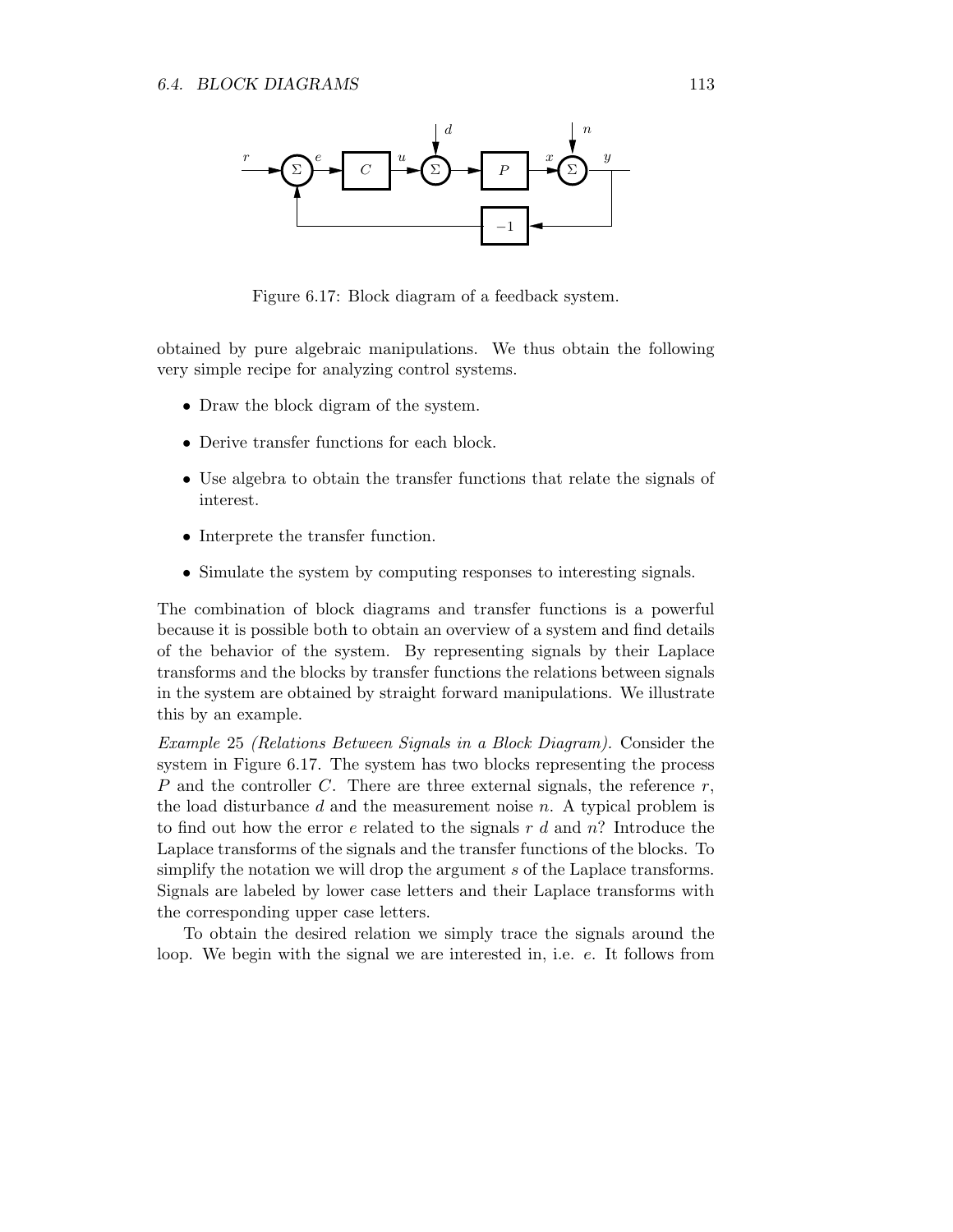the block diagram that the Laplace transform of the error  $E$  is given by

$$
E = R - Y.
$$

The signal  $y$  in turn is the sum of  $n$  and  $x$ , hence

$$
Y = N + X,
$$

where  $x$  is the output of the process, i.e.

$$
X = PV = P(D + U),
$$

where  $u$  is the output of the controller, i.e.

$$
U = CE.
$$

Combining the equations gives

$$
E = R - Y = R - (N + X) = R - (N + P(D + U))
$$
  
= R - (N + P(D + CE)).

Hence

$$
E = R - (N + P(D + CE)) = R - N - PD - PCE.
$$
 (6.6)

Solving this equation for  $E$  gives

$$
E = \frac{1}{1 + PC}R - \frac{1}{1 + PC}N - \frac{P}{1 + PC}D
$$

Hence

$$
E = \frac{1}{1+PC}R - \frac{1}{1+PC}N - \frac{P}{1+PC}D = G_{er}R + G_{en}N + G_{ed}D
$$
 (6.7)

The error is thus the sum of three terms, depending on the reference  $r$ , the measurement noise  $n$  and the load disturbance  $d$ . The function

$$
G_{er} = \frac{1}{1+PC}
$$

is the transfer function from reference r to error  $e, G_{en}$  is the transfer functions from measurement noise *n* to error *e* and  $G_{ed}$  is the transfer functions from load disturbance  $d$  to error  $e$ . It follows from  $(6.7)$  that the Laplace transform of the error is a sum of three terms where each term is a product of a transfer function and a signal. This is a typical illustration of the superposition principle.